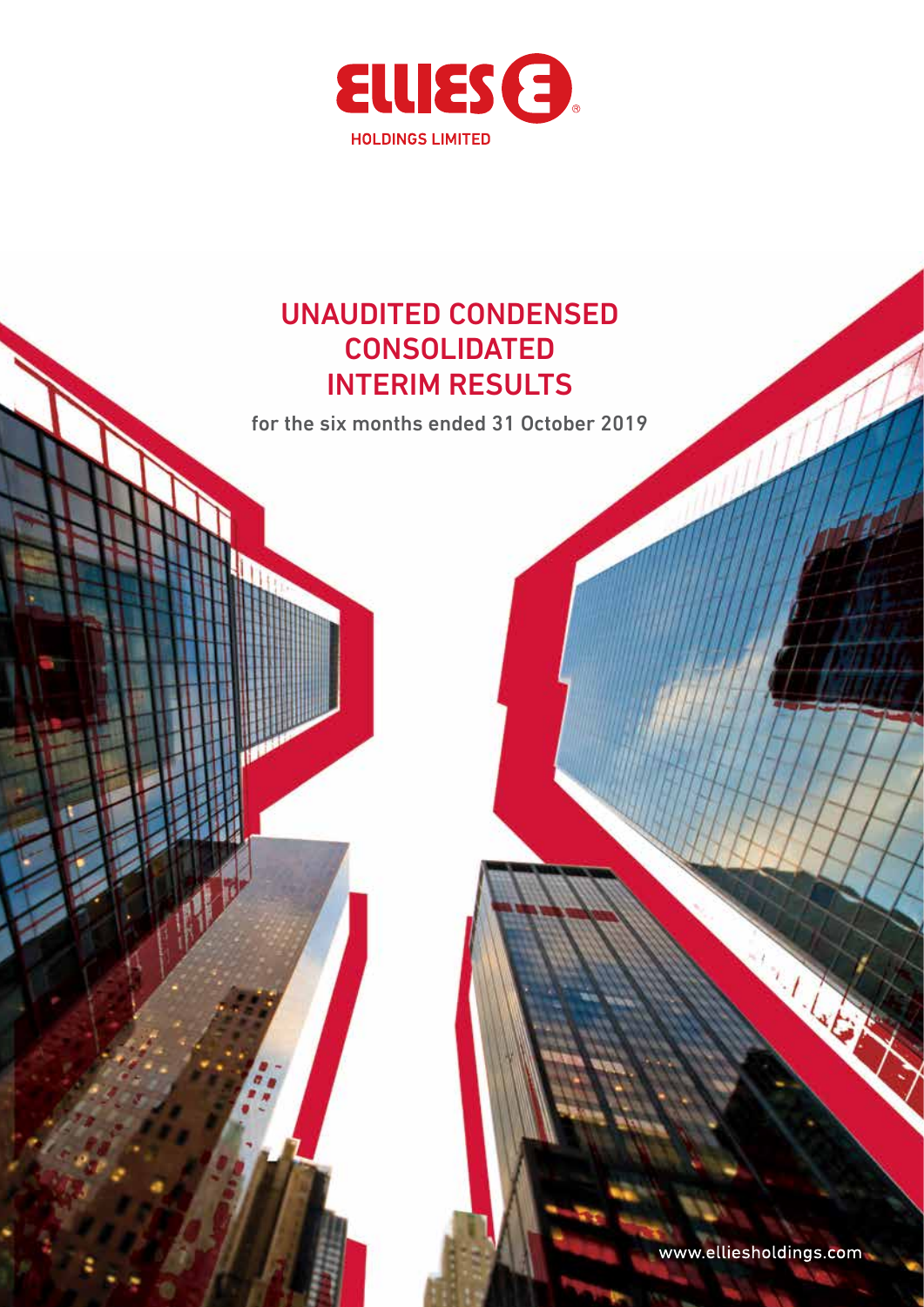# H1 F2020 at a glance

REVENUE decreased by 2,3% to  $R644,3$  million (H1 F2019: R659,6 million\*)

**EBITDA** decreased by 85,7% to a profit of  $R2,5$  million (H1 F2019: profit of R17,1 million)

**PROFIT** decreased by 292,1% to a loss of  $R30,1$  million (H1 F2019: profit of R15,7 million\*)

TOTAL COMPREHENSIVE INCOME decreased by 278,7% to a loss of R30,0 million (H1 F2019: income of R16,8 million\*)

**EARNINGS PER SHARE** decreased by 242,7% to a loss of  $4,18$  cents (H1 F2019: earnings per share of 2,93 cents\*)

HEADLINE EARNINGS PER SHARE decreased by 201,7% to a loss of 2,91 cents (H1 F2019: headline earnings per share of 2,86 cents\*)

NET ASSET VALUE PER SHARE decreased by 20,2% to  $43,0$  cents (H1 F2019: 53,9 cents)

NET TANGIBLE ASSET VALUE PER SHARE decreased by 23,9% to  $34.7$  cents (H1 F2019: 45,6 cents)

### NO DIVIDEND DECLARED

\* *Restated.*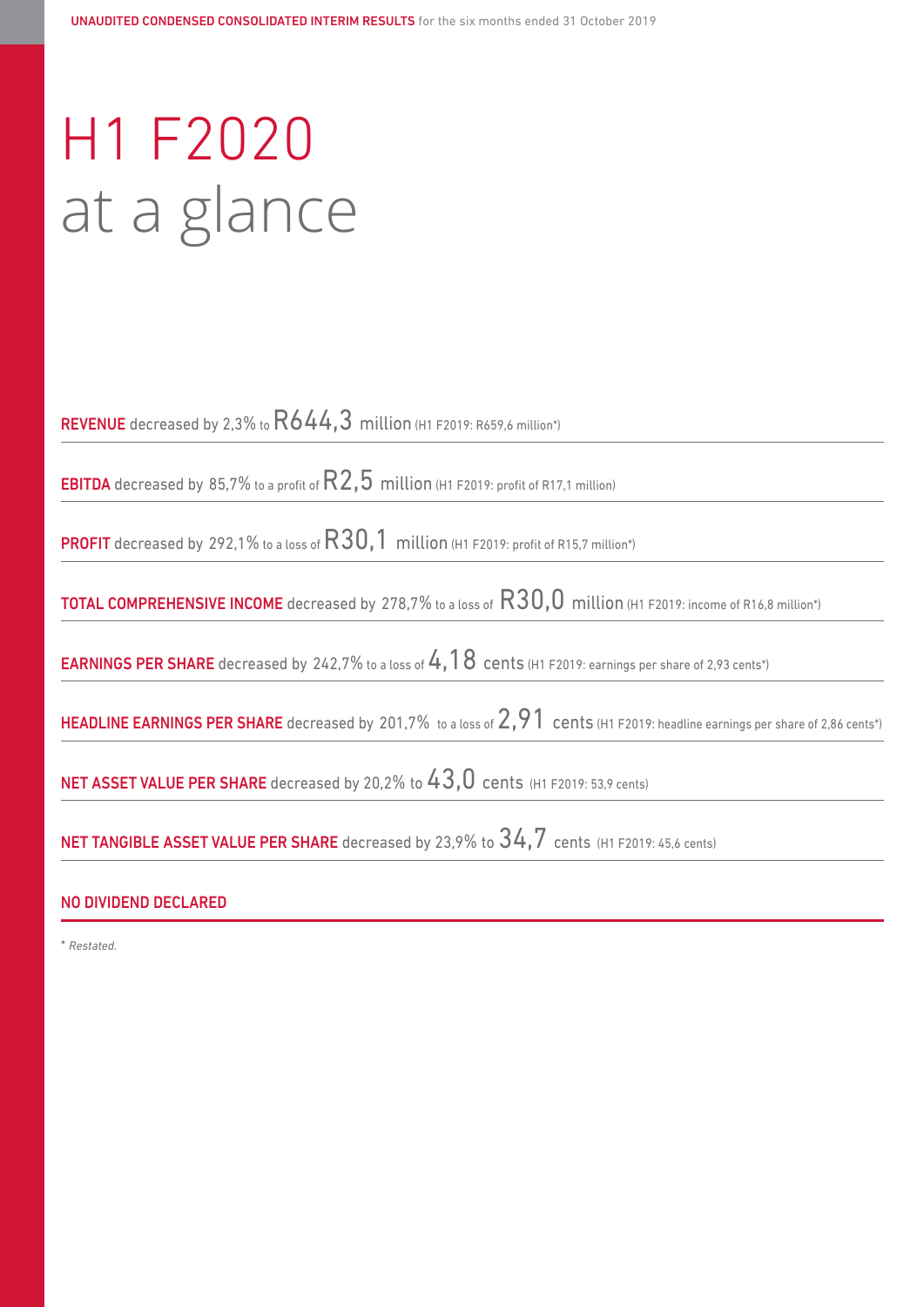# Results COMMENTARY

### **INTRODUCTION**

Ellies Holdings Limited is an investment holding company for businesses involved in the manufacture, trading and distribution of a diverse range of products and services, inclusive of Digital Terrestrial Television (DTT), satellite television products and related accessories, electrical, signal distribution, residential and commercial LED lighting solutions, solar power, sound and audio-visual equipment distribution and installation.

Ellies Electronics, the Trading and Distribution segment, which is the heartbeat of the organisation, operates out of 14 branches and trade counters in South Africa, with a presence in all nine provinces and wholly-owned subsidiaries in Namibia, Botswana and Swaziland.

Ellies Industries, the Manufacturing segment, manufactures, sells and distributes various products related to markets Ellies serves, including satellite dishes, terrestrial aerials, TV brackets, mounts and shelving solutions, whilst offering bespoke industry solutions and custom-made products, with its primary customer being Ellies Electronics.

The Group changed its operating segments during the 2019 reporting period. It now reports on two segments, namely Trading and Distribution, and Manufacturing. These segments leverage off common pools of expertise, allowing each segment to focus on its core competencies. The Trading and Distribution segment markets a comprehensive range of products, sourced from the Group's Manufacturing segment as well as other manufacturers, both locally and internationally. The Manufacturing segment manufactures primarily for the Trading and Distribution segment.

### **OVERVIEW**

In the integrated annual report issued during August 2019, it was stated the business was in crisis from a strategic and operational perspective. The new management and Board, appointed in April 2019, have been working to effect a number of changes in order to deal with legacy issues, some of which were more serious than initially envisaged, and were called on to resolve new problems inherent in the business.

#### **Insurance**

Due to the deterioration of the municipal water infrastructure and the lack of maintenance to the Johannesburg warehouse and distribution facility, the Group's insurers initially withdrew fire cover but later reinstated cover with stringent conditions, which the Group has met and cover has been reinstated.

#### **Investment properties**

In line with the Group's strategy to return to sustainable profitability, the Group has resolved to dispense of its investment properties and to lease back only those required for operations. Steps are in progress to achieve this objective. An impairment write-down was taken in the current results to align the carrying value with the expected proceeds on disposal.

#### **Inventory**

At the April 2019 year-end, the Group recorded considerable inventory write-offs attributable to poor inventory management and a further write-off followed in the interim results for the six-month period ended 31 October 2019. Whilst inventory losses remain unacceptably high, the Group has made some progress towards correcting the inventory mix and poor customer service levels.

#### **Control environment**

The appointment in June 2019 of an outsourced Internal Audit function was made and is aimed at strengthening the control environment. At present, due to the poor control environment, insurers have declined to cover the Group for losses attributable to commercial crime. The internal auditors have made a number of control recommendations, which management across the organisation is working to address.

### **Technology**

The lack of investment in technology and infrastructure has regrettably continued to adversely affect operations. An information technology remediation plan was submitted to the Board in November 2019 and approved, which indicated that a considerable spend is required over the next two to three years to remediate systems.

The Board will be addressing this as a matter of urgency in the next six months with the intention to set up a dedicated project to deal with this vital aspect of the business.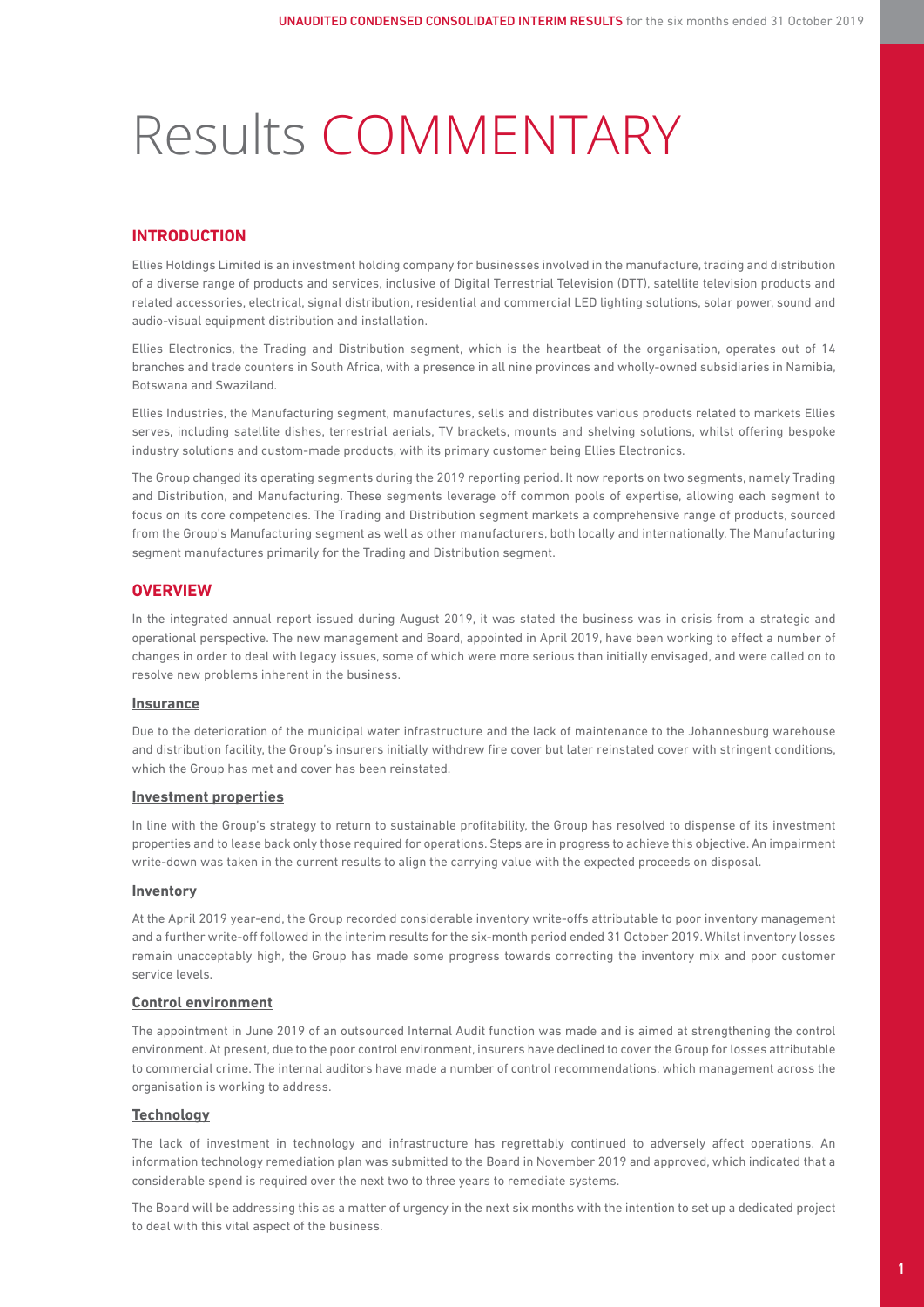### Results commentary continued

#### **Manufacturing**

The manufacturing segment has suffered from lack of throughput and has been posting losses for a number of financial years. The initial scope of the DTT Project has not materialised and there is no clear understanding as to when this project will take effect. A remediation plan is being devised and various options are being evaluated.

#### **Trading environment**

The trading environment remains constrained and the Group's principal revenue generator, installations of satellite dishes, have shown a significant decline. It is worth noting that the previous year's reporting period included the FIFA World Cup, which stimulated the high volume of installation of satellite dishes in that period.

Changes in technology, for example, the recently announced changes to streaming devices, are expected to eventually have an effect on the existing business.

Lower activity and revenue from Multichoice was the biggest single factor driving the decline in revenue.

In order to achieve greater market penetration, the first new concept trade counter was opened on the East Rand with more to follow.

In addition to the above, a number of legacy legal issues remain outstanding and are being resolved.

The unsatisfactory operating performance in the period under review has resulted in both the Group's primary banker and its import finance provider reducing funding facilities. The Board and management are in regular contact with the Group's bankers and the Board does not believe that the reduction in the facilities will adversely impact the operations going forward, as steps are being taken to improve performance and strengthen the statement of financial position.

### **REVIEW OF OPERATIONS**

#### **Trading and Distribution segment**

The Trading and Distribution segment experienced a challenging six months and management is focussing on inventory management (end-to-end) in an attempt to improve stock control and order fill rates. Infrastructure issues, however, continued to restrict the efficient movement and control of inventory.

Approximately half of the revenue of the Trading and Distribution segment is also concentrated in a few key customers and their performance within their own industries has had a direct impact on Ellies' performance. Increased competition from imports and the ongoing poor economic conditions in the country have put additional pressure on margins, directly impacting profitability.

Despite the challenges facing the segment, good demand is still experienced from customers as the Ellies brand is recognised and respected across industries and sectors. The Board and management are working hard to ensure that changes in the environment are taken note of and alternative opportunities pursued to ensure that the brand remains relevant in the sector.

#### **Manufacturing segment**

The Manufacturing segment provides product to the Trading and Distribution segment. There has been insufficient throughput to recover the costs on a monthly basis and the segment remains challenged by issues such as the forecasting of market demand (South Africa and the rest of Africa), the lowering of input costs and the driving of volumes to support a sustainable outcome. A critical review of this segment is in progress.

Details of the financial results per segment are disclosed in the Segment Analysis.

#### **FINANCIAL REVIEW**

The Group, as noted above, experienced another challenging six months and reported a loss per share of 4,18 cents for the period under review (H1 2019: earnings of 2,93 cents per share) and a headline loss per share of 2,91 cents (H1 2019: headline earnings per share of 2,86 cents).

Growth in the South African economy remained subdued, however, the difficulties experienced at Eskom contributed positively to the Group's results through the sale of alternative energy solutions.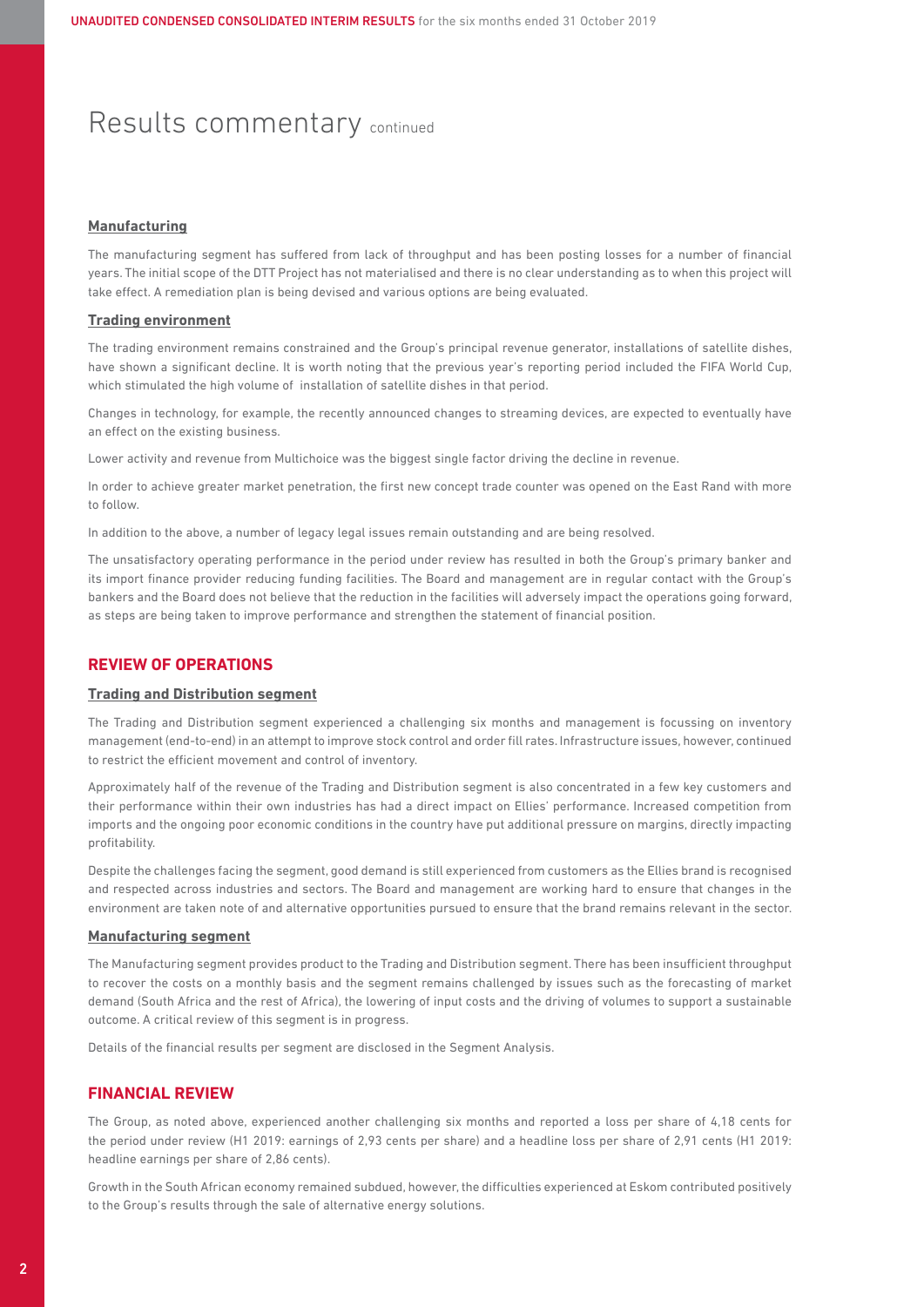### Results commentary continued

#### **Statement of comprehensive income**

EBITDA before restructuring costs of R2,5 million was the result of a 2,3% revenue decrease, which resulted in a 3,0% decrease in gross profit. Operating expenses increased by 3,4%, excluding the effect of the introduction of IFRS 16.

The main drivers of operating expenses remain employment costs and delivery expenses.

In the integrated annual report, management alluded to the infrastructure issue at the Johannesburg main warehouse. Due to the deterioration of the municipal water infrastructure, the Group's Johannesburg properties required remediation to be insurable for fire hazards. The Group changed its intention regarding investment properties. Previously it was expected that the cost of the properties will be recovered through use instead of sale. The Group has decided that the properties' cost will be recovered through sale in order to reduce debt and a review of the carrying values of investment properties resulted in an impairment of R8,0 million to its fair value less cost to sell.

IFRS 16 – *Leases* became effective on 1 May 2019, and the Group adopted IFRS 16 using the modified retrospective approach, with recognition of transitional adjustments of R2,2 million to retained earnings and R0,1 million to non-controlling interests on the date of initial application without restatement of comparative figures. As a result of adopting IFRS 16, the net loss for the six months ended 31 October 2019 has decreased by R0,7 million due to the replacement of operating lease expenses of R8,4 million with depreciation on the right-of-use assets (R6,8 million) and interest expense on lease liabilities (R1,4 million), totalling an amount of R8,1 million. The straight lining of leases accounts for the difference.

#### **Statement of financial position**

Despite a decrease of R78,8 million in capital and reserves compared to a year ago, the statement of financial position remains strong, ending the year with capital and reserves of R242,3 million. Net asset value per share was 43,0 cents (H1 2019: 53,9 cents).

IFRS 16 resulted in a right-of-use asset of R17,0 million. A corresponding lease liability of R 19,7 million was raised, of which R14,9 million has been disclosed as current.

Inventory decreased considerably compared to a year ago, mainly as a result of the identification of slow-moving and obsolete inventory written off and provisioned against.

The Group will commence the repayment of the amortising profile loan instalments of the Standard Bank facility at the end of January 2020 and quarterly thereafter.

#### **Statement of cash flows**

Changes in working capital since 1 May 2019 amounted to an outflow of R8,0 million, attributable to an increase in inventory and accounts receivable of R31,3 million and R6,6 million, respectively, partially set off by an increase in trade payables of R29,9 million.

### **GOING FORWARD**

Ellies is in the process of adjusting to difficult trading conditions in a very competitive and challenging economic environment and, as noted above, there are a number of critical issues to be resolved before the Group can solely focus on the return to sustainable profitability. The Board and management believe that the key areas of focus have been identified, action plans developed and implementation steps taken.

### **DIVIDEND**

No dividend has been declared for the period under review.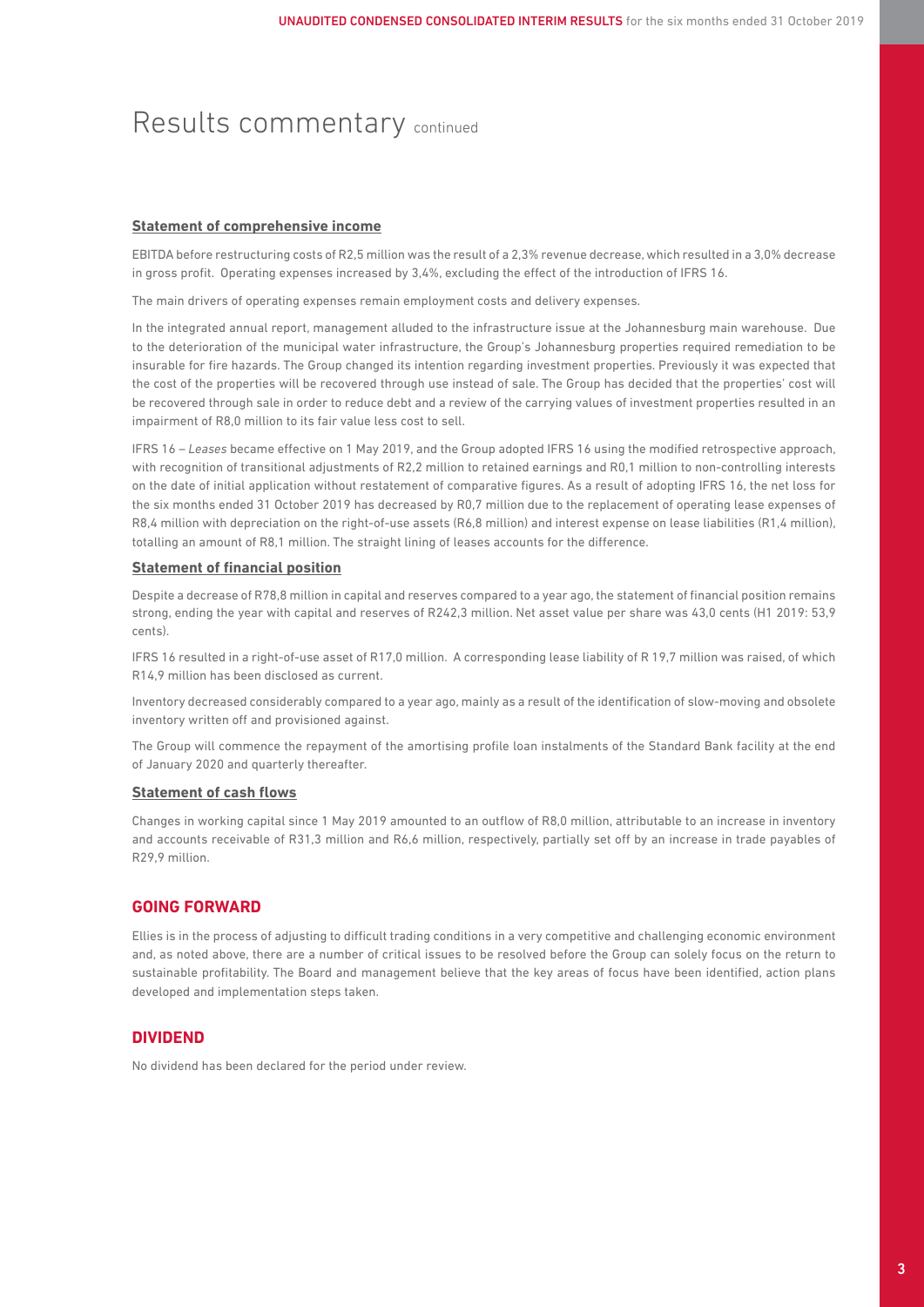# Consolidated statement of PROFIT OR LOSS AND OTHER COMPREHENSIVE INCOME

for the six months ended 31 October 2019

|                                                                                  |              | <b>GROUP</b>                                                            |                                                                        |                                                                         |                                                                 |
|----------------------------------------------------------------------------------|--------------|-------------------------------------------------------------------------|------------------------------------------------------------------------|-------------------------------------------------------------------------|-----------------------------------------------------------------|
|                                                                                  | <b>Notes</b> | <b>Unaudited</b><br>6 months<br>ended<br>31 Oct<br>2019<br><b>R'000</b> | <b>Restated</b><br>6 months<br>ended<br>31 Oct<br>2018<br><b>R'000</b> | <b>Unaudited</b><br>6 months<br>ended<br>31 Oct<br>2018<br><b>R'000</b> | <b>Audited</b><br>12 months<br>ended<br>30 Apr<br>2019<br>R'000 |
| <b>Revenue</b>                                                                   | 2            | 644 293                                                                 | 659 575                                                                | 677768                                                                  | 1 357 739                                                       |
| Cost of sales                                                                    |              | (454338)                                                                | (463693)                                                               | (481886)                                                                | (1009244)                                                       |
| <b>Gross profit</b>                                                              |              | 189 955                                                                 | 195 882                                                                | 195882                                                                  | 348 495                                                         |
| Other income                                                                     |              | 917                                                                     | 3 5 5 1                                                                | 3551                                                                    | 4 497                                                           |
| Operating expenses                                                               |              | (188421)                                                                | (182 294)                                                              | (182294)                                                                | (374467)                                                        |
| Depreciation                                                                     |              | (5447)                                                                  | (5777)                                                                 | (5777)                                                                  | (8944)                                                          |
| Right-of-use asset depreciation                                                  |              | (6785)                                                                  |                                                                        |                                                                         |                                                                 |
| <b>Operating (loss)/profit before impairment of</b><br>intangibles assets        |              | (9781)                                                                  | 11 362                                                                 | 11 362                                                                  | (30419)                                                         |
| Impairment of property, plant and equipment                                      |              | (8006)                                                                  |                                                                        |                                                                         | (7873)                                                          |
| Impairment of loans to associate                                                 |              | 91                                                                      | (4781)                                                                 | (4781)                                                                  | (3902)                                                          |
| (Loss)/profit from operations                                                    |              | (17696)                                                                 | 6581                                                                   | 6581                                                                    | (42194)                                                         |
| Interest received                                                                |              | 548                                                                     | 1799                                                                   | 1799                                                                    | 2816                                                            |
| Interest paid                                                                    |              | (9337)                                                                  | (8265)                                                                 | (8265)                                                                  | (20 298)                                                        |
| Operating lease interest                                                         |              | (1353)                                                                  |                                                                        |                                                                         |                                                                 |
| Share of losses from associates                                                  |              | (91)                                                                    |                                                                        |                                                                         | (2269)                                                          |
| (Loss)/profit before taxation                                                    |              | (27929)                                                                 | 115                                                                    | 115                                                                     | (61945)                                                         |
| Taxation                                                                         |              | (2060)                                                                  | (694)                                                                  | (694)                                                                   | 5 832                                                           |
| (Loss)/profit for the period: continuing operations                              |              | (2998)                                                                  | (579)                                                                  | (579)                                                                   | (56113)                                                         |
| (Loss)/profit from discontinued operations - Trading<br>and Distribution segment | 3            | (95)                                                                    | 16 240                                                                 | 69733                                                                   | 24718                                                           |
| (Loss)/profit for the period                                                     |              | (30084)                                                                 | 15 661                                                                 | 69 154                                                                  | (31395)                                                         |
| Other comprehensive income:                                                      |              |                                                                         |                                                                        |                                                                         |                                                                 |
| Items that will be reclassified subsequently<br>to profit or loss                |              |                                                                         |                                                                        |                                                                         |                                                                 |
| - Foreign currency translation reserve                                           |              | 83                                                                      | 801                                                                    | 801                                                                     | 697                                                             |
| - Tax effect on foreign currency translation                                     |              | 32                                                                      | 311                                                                    | 311                                                                     | 38                                                              |
| Total comprehensive (loss)/income for the period                                 |              | (29969)                                                                 | 16773                                                                  | 70 266                                                                  | (30 660)                                                        |
| Attributable to:                                                                 |              |                                                                         |                                                                        |                                                                         |                                                                 |
| Equity holders of the parent                                                     |              |                                                                         | 18 250                                                                 | 71 743                                                                  | (22183)                                                         |
| Non-controlling interests                                                        |              | (4188)                                                                  | (2589)                                                                 | (2589)                                                                  | (9212)                                                          |
| Net (loss)/profit after taxation                                                 |              | (30084)                                                                 | 15 6 6 1                                                               | 69 154                                                                  | (31395)                                                         |
| Total comprehensive (loss)/income attributable to:                               |              |                                                                         |                                                                        |                                                                         |                                                                 |
| Equity holders of the parent                                                     |              | 25 781)                                                                 | 19362                                                                  | 72 855                                                                  | (21448)                                                         |
| Non-controlling interests                                                        |              | (4188)                                                                  | (2589)                                                                 | (2589)                                                                  | (9212)                                                          |
| Total comprehensive (loss)/income for the period                                 |              | (29969)                                                                 | 16773                                                                  | 70 266                                                                  | (30 660)                                                        |
| - Basic (loss)/earnings per share (cents)                                        | 4            | (4, 18)                                                                 | 2,93                                                                   | 11,57                                                                   | (3,58)                                                          |
| - Diluted (loss)/earnings per share (cents)                                      |              | (4, 18)                                                                 | 2,93                                                                   | 11,57                                                                   | (3,58)                                                          |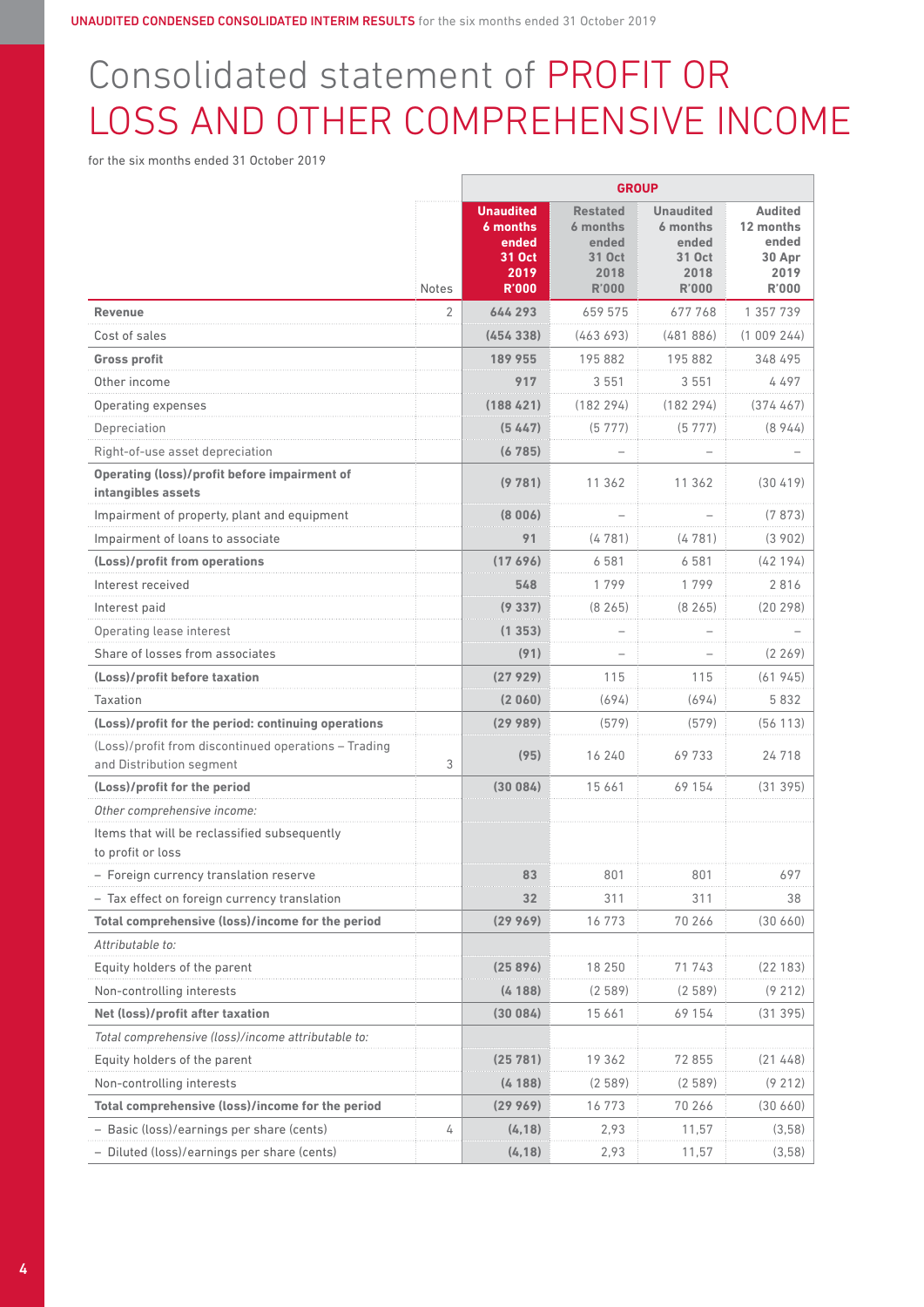## Consolidated statement of FINANCIAL POSITION

as at 31 October 2019

|                                                     |                |                                                    | <b>GROUP</b>                                      |                                                    |                                           |
|-----------------------------------------------------|----------------|----------------------------------------------------|---------------------------------------------------|----------------------------------------------------|-------------------------------------------|
|                                                     | Notes          | <b>Unaudited</b><br>31 Oct<br>2019<br><b>R'000</b> | <b>Restated</b><br>31 Oct<br>2018<br><b>R'000</b> | <b>Unaudited</b><br>31 Oct<br>2018<br><b>R'000</b> | Audited<br>30 Apr<br>2019<br><b>R'000</b> |
| <b>ASSETS</b>                                       |                |                                                    |                                                   |                                                    |                                           |
| <b>Non-current assets</b>                           |                | 111815                                             | 137 404                                           | 137 404                                            | 132 555                                   |
| Property, plant and equipment                       | $\overline{7}$ | 27 7 7 6                                           | 73 29 2                                           | 73 29 2                                            | 64 029                                    |
| Goodwill                                            | 6              | 51 438                                             | 51 438                                            | 51 438                                             | 51 438                                    |
| Right-of-issue asset                                | Q              | 16 956                                             | $\overline{\phantom{a}}$                          | $\sim$                                             |                                           |
| Deferred taxation                                   |                | 15 6 45                                            | 12674                                             | 12674                                              | 17088                                     |
| <b>Current assets</b>                               |                | 534 299                                            | 633760                                            | 616 190                                            | 527 646                                   |
| Inventory                                           |                | 331 293                                            | 398 703                                           | 398 703                                            | 300 009                                   |
| Trade and other receivables                         |                | 181 158                                            | 204 566                                           | 187 439                                            | 174543                                    |
| <b>Taxation receivable</b>                          |                | 7 3 3 5                                            | 7959                                              | 7959                                               | 7713                                      |
| Bank and cash balances                              |                | 14513                                              | 22 532                                            | 22 089                                             | 45 381                                    |
| <b>Non-current assets</b>                           |                | 23 8 32                                            | $ \,$                                             | $\overline{\phantom{a}}$                           | $\overline{\phantom{m}}$                  |
| Non-current assets held for sale                    |                | 23 8 32                                            | $ \,$                                             | $\overline{\phantom{a}}$                           | $\overline{\phantom{a}}$                  |
| Group disposals held for sale/distribution          |                | $\overline{\phantom{a}}$                           | $ \,$                                             | 17570                                              |                                           |
| Trading and Distribution segment                    | $\overline{3}$ |                                                    | $\sim$                                            | 17570                                              | $\overline{\phantom{0}}$                  |
| <b>Total assets</b>                                 |                | 669946                                             | 771 164                                           | 771 164                                            | 660 201                                   |
| <b>EQUITY AND LIABILITIES</b>                       |                |                                                    |                                                   |                                                    |                                           |
| <b>Total shareholders' interests</b>                |                | 242 336                                            | 321 121                                           | 374 704                                            | 274 634                                   |
| Stated capital                                      |                | 837 212                                            | 837 212                                           | 837 212                                            | 837 212                                   |
| Non-distributable reserves                          |                | (176121)                                           | (175859)                                          | (175859)                                           | (176 236)                                 |
| Accumulated loss                                    |                | (394645)                                           | (327067)                                          | (273484)                                           | (366554)                                  |
| Equity attributable to equity holders of the parent |                | 266 446                                            | 334 286                                           | 387 869                                            | 294 422                                   |
| Non-controlling interests                           |                | (24110)                                            | (13165)                                           | (13165)                                            | (19788)                                   |
| <b>Non-current liabilities</b>                      |                | 153 175                                            | 92 253                                            | 92 2 53                                            | 148 300                                   |
| Interest-bearing liabilities                        |                | 148 300                                            | 87693                                             | 87693                                              | 148 300                                   |
| Lease liability                                     |                | 4875                                               | $\overline{\phantom{a}}$                          | $\overline{\phantom{0}}$                           | $\overline{\phantom{a}}$                  |
| Deferred taxation                                   |                | $\qquad \qquad -$                                  | 4560                                              | 4560                                               | $\qquad \qquad -$                         |
| <b>Current liabilities</b>                          |                | 274 435                                            | 357790                                            | 297 751                                            | 237 267                                   |
| Interest-bearing liabilities                        |                | 9 5 2 8                                            | 4921                                              | 4922                                               | 9656                                      |
| Trade and other payables                            |                | 206 904                                            | 141 534                                           | 135 078                                            | 177 094                                   |
| Provisions                                          |                | 1541                                               | 5 2 4 8                                           | 5 2 4 8                                            | 5 1 8 6                                   |
| Taxation payable                                    |                | $\qquad \qquad -$                                  | 474                                               | 474                                                | 786                                       |
| Third party loans                                   |                | 41 607                                             | 53 584                                            | $\sim$                                             | 41 607                                    |
| Lease liability                                     | 9              | 14855                                              | $\sim$                                            | $\sim$                                             | $\overline{\phantom{a}}$                  |
| Bank overdrafts                                     |                | $\overline{\phantom{a}}$                           | 152 029                                           | 152 029                                            | 2938                                      |
| Group disposals held for sale/distribution          |                | $\overline{\phantom{a}}$                           | $\sim$                                            | 6456                                               | $\overline{\phantom{0}}$                  |
| Trading and Distribution segment                    | 3              | $\overline{\phantom{a}}$                           | $\sim$                                            | 6456                                               |                                           |
| <b>Total equity and liabilities</b>                 |                | 669946                                             | 771 164                                           | 771 164                                            | 660 201                                   |
| Supplementary information:                          |                |                                                    |                                                   |                                                    |                                           |
| Net asset value per share (cents)                   |                | 42,96                                              | 53,90                                             | 62,54                                              | 47,48                                     |
| Net tangible asset value per share (cents)          |                | 34,67                                              | 45,61                                             | 54,25                                              | 39,18                                     |
| Number of shares in issue at the end of period      |                |                                                    | 620 158 235 620 158 235                           |                                                    | 620 158 235 620 158 235                   |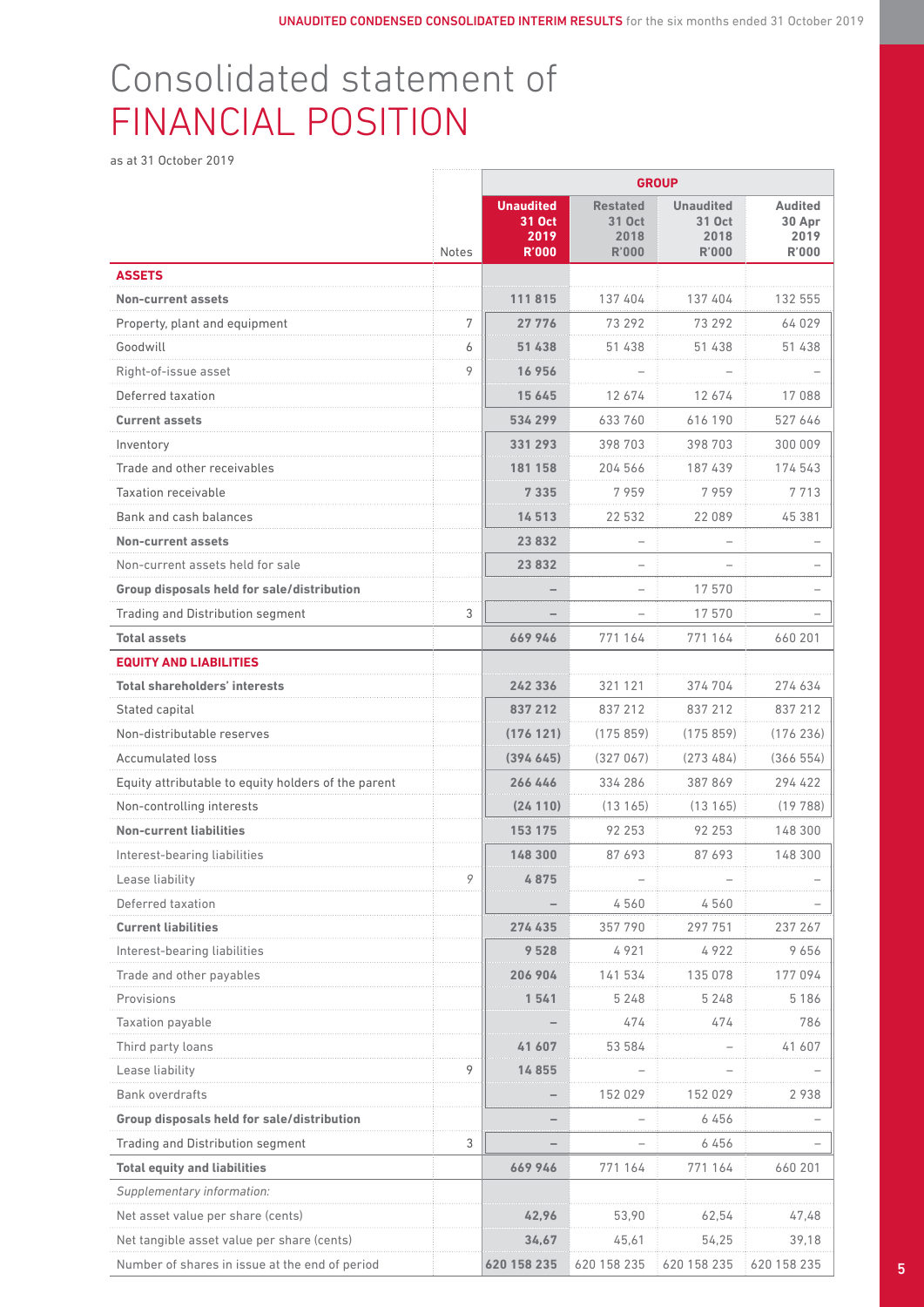# Consolidated statement of CHANGES IN EQUITY

for the six months ended 31 October 2019

|                                                      | Stated<br>capital<br>R'000 | Foreign<br>currency<br>trans-<br>lation<br>reserve<br>R'000 | Non-<br>distri-<br>butable<br>reserves<br>R'000 | Retained<br>earnings<br>R'000 | Equity<br>attri-<br>butable<br>to equity<br>holders of<br>the parent<br>R'000 | Non-<br>controlling<br>interests<br>R'000 | Total<br>equity<br>R'000 |
|------------------------------------------------------|----------------------------|-------------------------------------------------------------|-------------------------------------------------|-------------------------------|-------------------------------------------------------------------------------|-------------------------------------------|--------------------------|
| <b>GROUP</b>                                         |                            |                                                             |                                                 |                               |                                                                               |                                           |                          |
| Balances as at 1 May 2017                            | 837 212                    | 1512                                                        | (178044)                                        | (382594)                      | 278 086                                                                       | (7180)                                    | 270 906                  |
| Total comprehensive<br>(loss)/income for the period  |                            | (289)                                                       |                                                 | 42 4 21                       | 42 132                                                                        | (4163)                                    | 37969                    |
| Share-based payment reserve                          | $\overline{\phantom{0}}$   | $\qquad \qquad -$                                           | 1 5 5 4                                         |                               | 1 5 5 4                                                                       |                                           | 1 5 5 4                  |
| Balances as at 1 May 2018                            | 837 212                    | 1 2 2 3                                                     | (176490)                                        | (340173)                      | 321 772                                                                       | (11343)                                   | 310 429                  |
| Adjustments on first-time<br>adoption of IFRS 9      |                            |                                                             |                                                 | (4198)                        | (4198)                                                                        |                                           | (4198)                   |
| Total comprehensive income/<br>(loss) for the period |                            | 1 1 1 2                                                     |                                                 | 71 743                        | 72855                                                                         | (2589)                                    | 70 266                   |
| Change of control                                    |                            |                                                             |                                                 | (856)                         | (856)                                                                         | 767                                       | (89)                     |
| Share-based payment reserve                          |                            | $\overline{\phantom{0}}$                                    | (1704)                                          |                               | (1704)                                                                        |                                           | (1704)                   |
| <b>Balances as at 31 October 2018</b>                | 837 212                    | 2 3 3 5                                                     | (178194)                                        | (273484)                      | 387869                                                                        | (13165)                                   | 374 704                  |
| Adjustment as a result of prior<br>period error      |                            |                                                             |                                                 | (53583)                       | (53583)                                                                       |                                           | (53583)                  |
| <b>Adjusted balances as at</b><br>31 October 2018    | 837 212                    | 2 3 3 5                                                     | (178194)                                        | (327067)                      | 334 286                                                                       | (13165)                                   | 321 121                  |
| Total comprehensive income/<br>(loss) for the period |                            | (377)                                                       |                                                 | (39, 487)                     | (39864)                                                                       | (6623)                                    | (46487)                  |
| Balances as at 30 April 2019                         | 837 212                    | 1958                                                        | (178194)                                        | (366554)                      | 294 422                                                                       | (19788)                                   | 274634                   |
| Adjustments on first-time<br>adoption of IFRS 16     |                            |                                                             |                                                 | (2195)                        | (2195)                                                                        | (134)                                     | (2329)                   |
| Total comprehensive income/<br>(loss) for the period |                            | 115                                                         |                                                 | (25896)                       | (25781)                                                                       | (4188)                                    | (29969)                  |
| Balances as at 31 October 2019                       | 837 212                    | 2073                                                        | (178194)                                        | (394645)                      | 266446                                                                        | (24110)                                   | 242 336                  |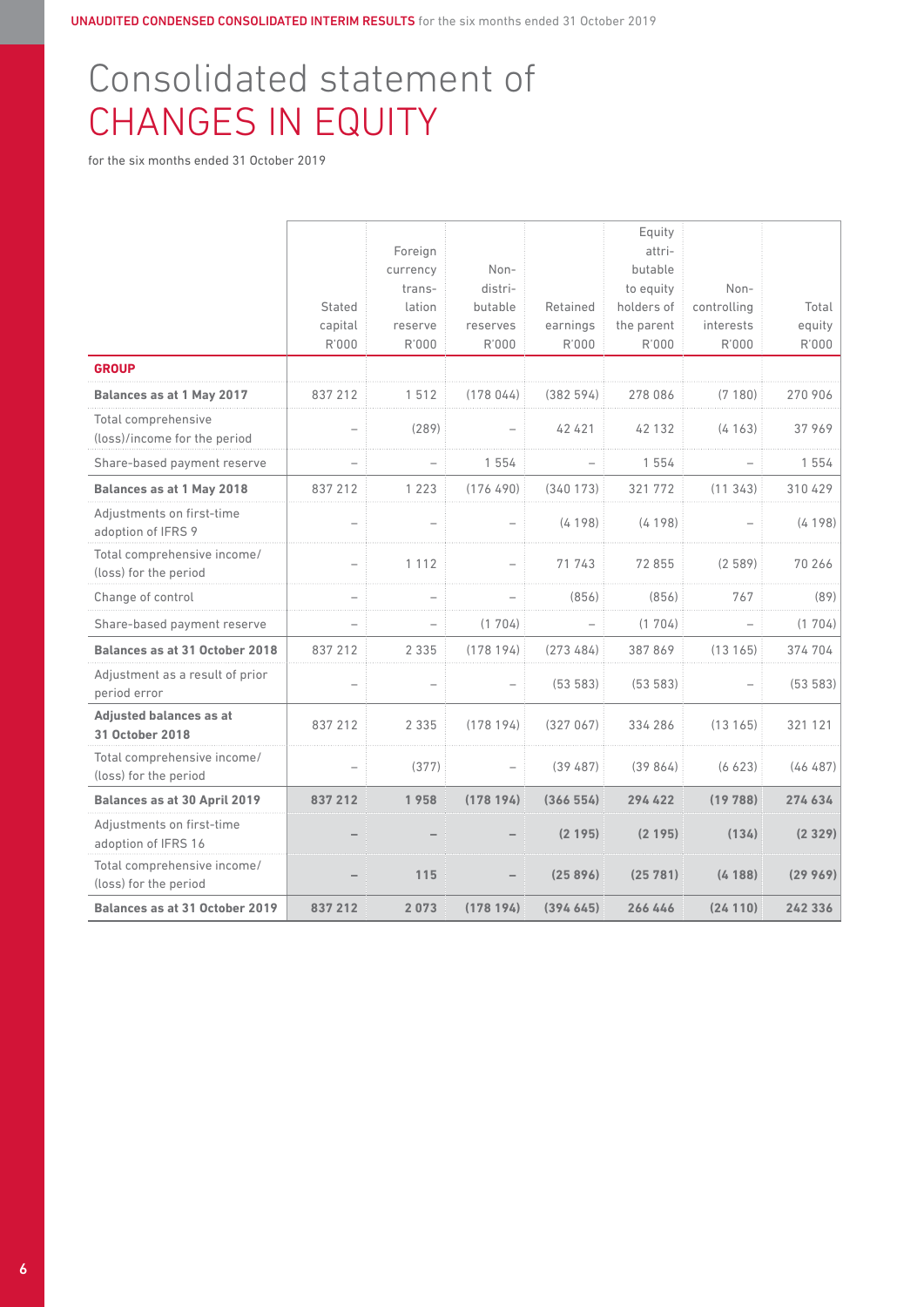# Consolidated statement of CASH FLOWS

for the six months ended 31 October 2019

|                                                                                     | <b>Notes</b> | <b>Unaudited</b><br>6 months<br>ended<br>31 Oct<br>2019<br><b>R'000</b> | <b>Restated</b><br>6 months<br>ended<br>31 Oct<br>2018<br><b>R'000</b> | <b>Unaudited</b><br>6 months<br>ended<br>31 Oct<br>2018<br><b>R'000</b> | <b>Audited</b><br>12 months<br>ended<br>30 Apr<br>2019<br><b>R'000</b> |
|-------------------------------------------------------------------------------------|--------------|-------------------------------------------------------------------------|------------------------------------------------------------------------|-------------------------------------------------------------------------|------------------------------------------------------------------------|
| <b>Cash flows from operating activities</b>                                         |              | (19802)                                                                 | (46183)                                                                | (46183)                                                                 | 63822                                                                  |
| Cash generated from operations                                                      | 5            | (9227)                                                                  | (47305)                                                                | (36633)                                                                 | 65 419                                                                 |
| Interest received                                                                   |              | 548                                                                     | 130                                                                    | 130                                                                     | 265                                                                    |
| Interest paid                                                                       |              | 10690                                                                   | (8265)                                                                 | (8265)                                                                  | (20249)                                                                |
| <b>Taxation paid</b>                                                                |              | (338)                                                                   | (7343)                                                                 | (7343)                                                                  | (8345)                                                                 |
| Cash flows - continuing operations                                                  |              | (19707)                                                                 | (62783)                                                                | (52111)                                                                 | 37 090                                                                 |
| Cash flows - discontinued operations                                                |              | (95)                                                                    | 16 600                                                                 | 5928                                                                    | 26732                                                                  |
| <b>Cash flows from investing activities</b>                                         |              | (973)                                                                   | (1 233)                                                                | (1233)                                                                  | (3387)                                                                 |
| Acquisitions of property, plant and equipment                                       |              | (1 032)                                                                 | (3348)                                                                 | (3348)                                                                  | (5041)                                                                 |
| Proceeds on disposal of property, plant and equipment                               |              | 59                                                                      | 935                                                                    | 935                                                                     | 982                                                                    |
| Proceeds on disposal of non-current assets<br>held for sale                         |              |                                                                         | 4 2 5 0                                                                | 4 2 5 0                                                                 | 4 2 5 0                                                                |
| Loss of control                                                                     |              |                                                                         | (29)                                                                   | (29)                                                                    | (29)                                                                   |
| Loans advanced to associate                                                         |              |                                                                         | (3112)                                                                 | (3112)                                                                  | (3620)                                                                 |
| Cash flows - continuing operations                                                  |              | (973)                                                                   | (1304)                                                                 | (1304)                                                                  | (3458)                                                                 |
| Cash flows - discontinued operations                                                |              |                                                                         | 71                                                                     | 71                                                                      | 71                                                                     |
| <b>Cash flows from financing activities</b>                                         |              | (7155)                                                                  | (7242)                                                                 | (7242)                                                                  | 56898                                                                  |
| Repayment of interest-bearing liabilities                                           |              | (128)                                                                   | (6342)                                                                 | (6342)                                                                  | (10347)                                                                |
| Repayment of vendor loans                                                           |              |                                                                         |                                                                        |                                                                         | 67 245                                                                 |
| Capital paid on lease liabilities                                                   |              | (7027)                                                                  |                                                                        |                                                                         |                                                                        |
| Cash flows utilised by continuing operations                                        |              | (7 155)                                                                 | (6342)                                                                 | (6342)                                                                  | 56898                                                                  |
| Cash flows utilised by discontinued operations                                      |              |                                                                         | (900)                                                                  | (900)                                                                   |                                                                        |
| Net increase in cash and cash equivalents                                           |              | (27930)                                                                 | (54658)                                                                | (54658)                                                                 | 117 333                                                                |
| Foreign currency translation reserve - net movement<br>on cash and cash equivalents |              |                                                                         | (40)                                                                   | (40)                                                                    | (91)                                                                   |
| Cash and cash equivalents at the beginning of the<br>period                         |              | 42 443                                                                  | (74799)                                                                | (74799)                                                                 | (74799)                                                                |
| Cash and cash equivalents at the end of the period                                  |              | 14513                                                                   | (129497)                                                               | (129497)                                                                | 42 443                                                                 |
| Cash and cash equivalents consist of:                                               |              |                                                                         |                                                                        |                                                                         |                                                                        |
| Bank and cash balances                                                              |              | 14 513                                                                  | 22 532                                                                 | 22 532                                                                  | 45 381                                                                 |
| - Continuing operations                                                             |              | 14513                                                                   | 22 532                                                                 | 22 089                                                                  | 45 381                                                                 |
| - Discontinued operations                                                           |              |                                                                         |                                                                        | 443                                                                     |                                                                        |
| <b>Bank overdrafts</b>                                                              |              | $\qquad \qquad$                                                         | (152029)                                                               | (152029)                                                                | (2938)                                                                 |
| - Continuing operations                                                             |              |                                                                         | (152029)                                                               | (152029)                                                                | (2938)                                                                 |
|                                                                                     |              | 14513                                                                   | (129497)                                                               | (129497)                                                                | 42 443                                                                 |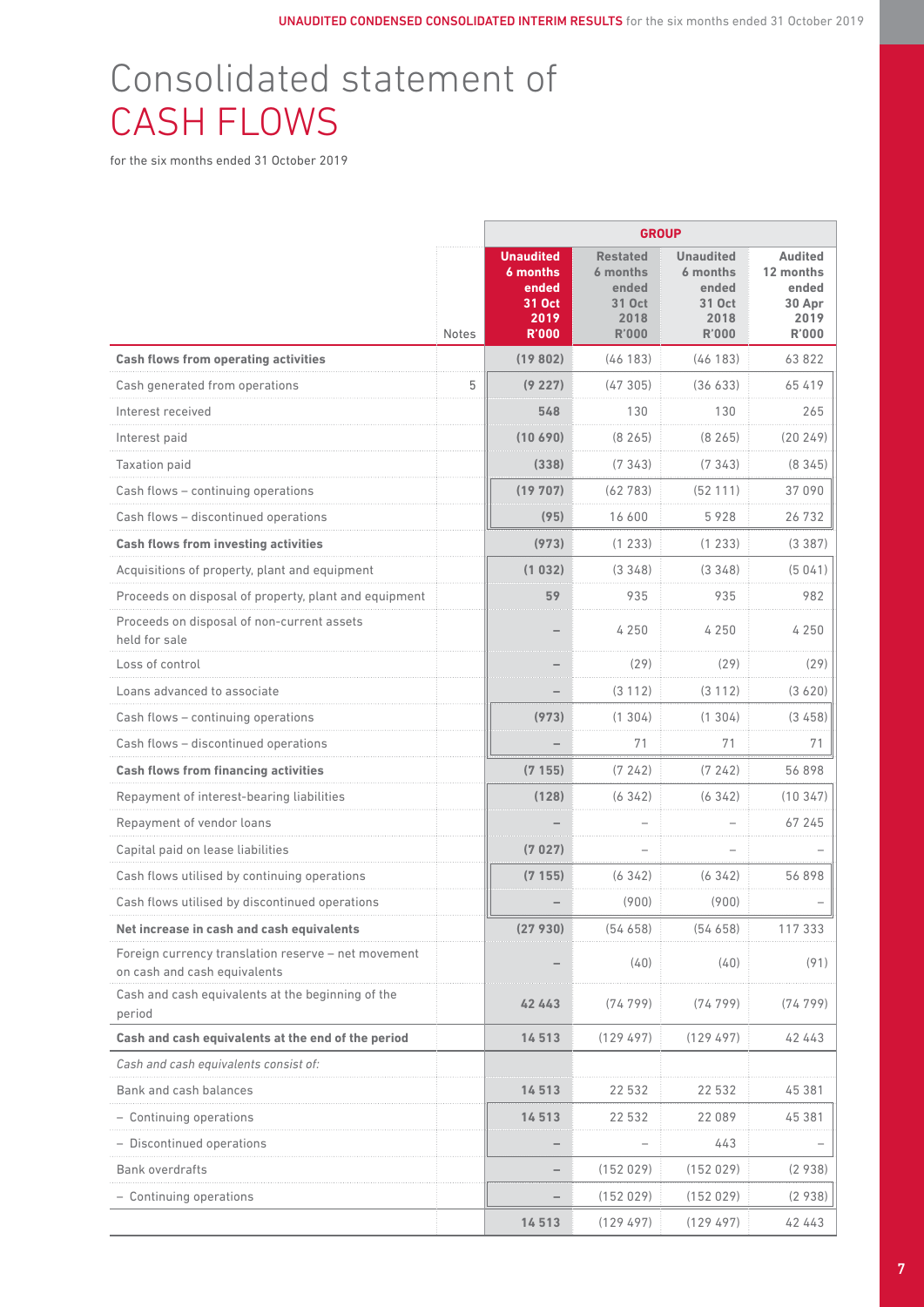# SEGMENT analysis

for the six months ended 31 October 2019

The Group changed its operating segments during the 2019 reporting period. It now reports on two segments, namely Trading and Distribution, and Manufacturing. These segments leverage off common pools of expertise, allowing each segment to focus on its core competencies. The Trading and Distribution segment sources and markets, both locally and internationally. The Manufacturing segment manufactures primarily for the Trading and Distribution segment.

|                                        | <b>Trading</b><br>and               | Manufac-               | Infra-<br>structure          |                       |
|----------------------------------------|-------------------------------------|------------------------|------------------------------|-----------------------|
| <b>STATEMENT OF FINANCIAL POSITION</b> | <b>Distribution</b><br><b>R'000</b> | turing<br><b>R'000</b> | discontinued<br><b>R'000</b> | Total<br><b>R'000</b> |
| Unaudited as at 31 October 2019        |                                     |                        |                              |                       |
| Total assets                           | 592 641                             | 77 305                 |                              | 669946                |
| <b>Total liabilities</b>               | 380 134                             | 47476                  |                              | 427 610               |
| Net assets                             | 212 507                             | 29829                  |                              | 242 336               |
| Restated as at 31 October 2018         |                                     |                        |                              |                       |
| Total assets                           | 680773                              | 90 391                 |                              | 771 164               |
| <b>Total liabilities</b>               | 406 155                             | 43887                  |                              | 450 042               |
| Net assets                             | 274 618                             | 46 504                 | $\overline{\phantom{0}}$     | 321 122               |
| Unaudited as at 31 October 2018        |                                     |                        |                              |                       |
| Total assets                           | 663 203                             | 90 391                 | 17570                        | 771 164               |
| <b>Total liabilities</b>               | 346 116                             | 43887                  | 6456                         | 396 459               |
| Net assets                             | 317 087                             | 46 504                 | 11 114                       | 374 705               |
| Audited as at 30 April 2019            |                                     |                        |                              |                       |
| <b>Total assets</b>                    | 576296                              | 83 905                 |                              | 660 201               |
| <b>Total liabilities</b>               | 337832                              | 47735                  |                              | 385 567               |
| Net assets                             | 238 464                             | 36 170                 |                              | 274 634               |

| <b>STATEMENT OF PROFIT OR LOSS</b>                          | <b>Trading</b><br>and<br><b>Distribution</b><br><b>R'000</b> | Manufac-<br>turing<br><b>R'000</b> | Total<br>continuing<br>operations<br>R'000 | <b>Trading and</b><br><b>Distribution</b><br>discontinued<br><b>R'000</b> | Infrastructure<br>discontinued<br>R'000 | <b>Total</b><br><b>R'000</b> |
|-------------------------------------------------------------|--------------------------------------------------------------|------------------------------------|--------------------------------------------|---------------------------------------------------------------------------|-----------------------------------------|------------------------------|
| <b>Unaudited six months ended</b><br><b>31 October 2019</b> |                                                              |                                    |                                            |                                                                           |                                         |                              |
|                                                             | 642915                                                       | 1 378                              | 644 293                                    |                                                                           |                                         | 644 293                      |
| Revenue                                                     | 666991                                                       | 39996                              | 706 987                                    |                                                                           |                                         | 706 987                      |
| Intersegment revenue                                        | (24076)                                                      | (38618)                            | (62694)                                    |                                                                           |                                         | (62694)                      |
| Operating expenses                                          | (172673)                                                     | (15748)                            | (188421)                                   | (95)                                                                      |                                         | (188516)                     |
| Segment (loss)/profit before<br>interest and taxation       | (7421)                                                       | (10275)                            | (17696)                                    | (95)                                                                      |                                         | (17791)                      |
| Interest received                                           | 548                                                          |                                    | 548                                        |                                                                           |                                         | 548                          |
| Interest paid                                               | 10 508                                                       |                                    | 1በ 69በ                                     |                                                                           |                                         | 690                          |
| Interest intersegment                                       | 5650                                                         | (5,650)                            |                                            |                                                                           |                                         |                              |
| (Loss)/profit before taxation                               | (11731)                                                      | (16107)                            | (27838)                                    | (95)                                                                      |                                         | 27 9331                      |
| Share of losses from associates                             | (91)                                                         |                                    | (91)                                       |                                                                           |                                         | (91)                         |
| (Loss)/profit before taxation                               | (11822)                                                      | (16107)                            | (27929)                                    | (95)                                                                      |                                         | (28024)                      |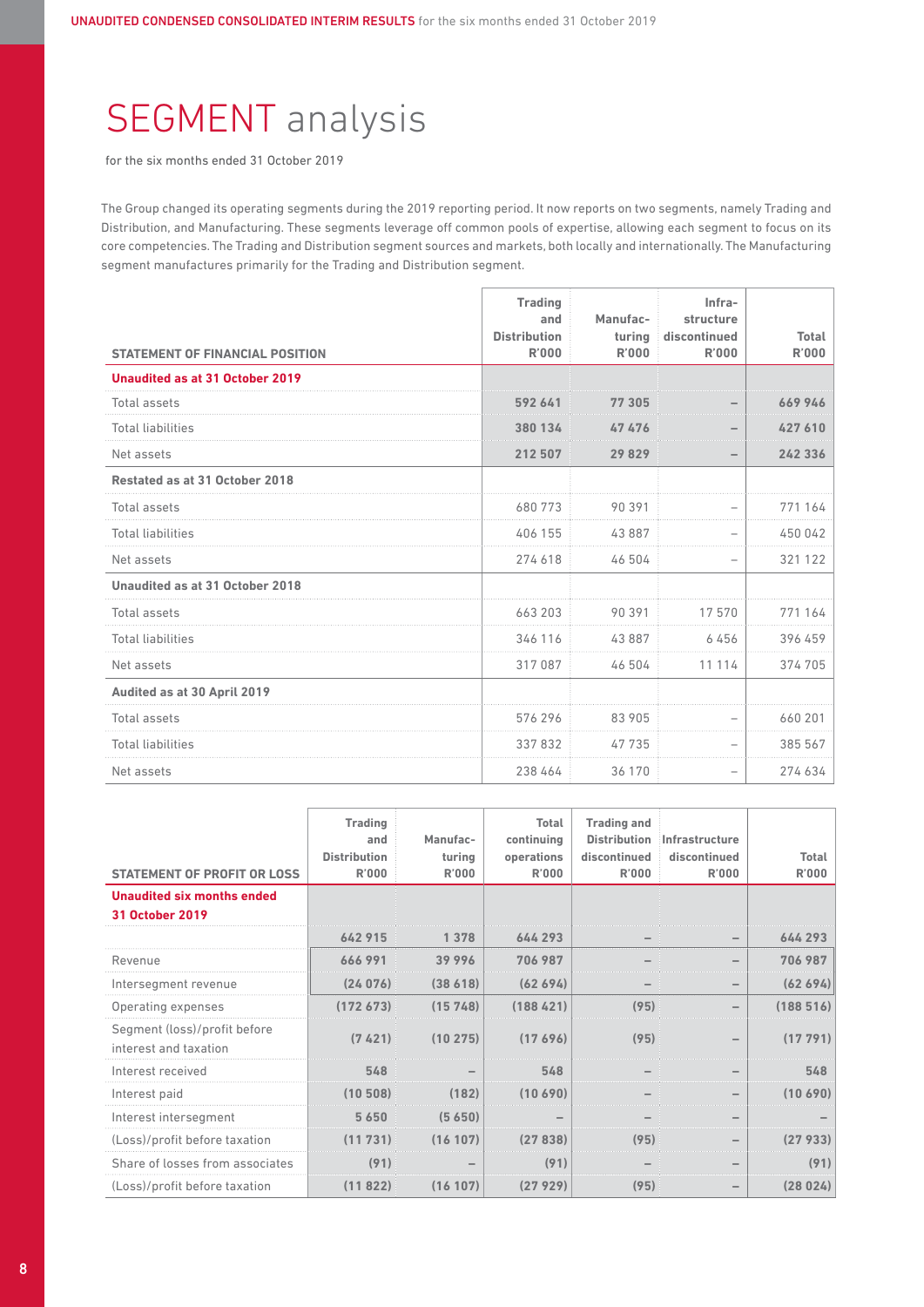# SEGMENT analysis

for the six months ended 31 October 2019

| <b>STATEMENT OF PROFIT OR LOSS</b>                          | <b>Trading</b><br>and<br><b>Distribution</b><br><b>R'000</b> | Manufac-<br>turing<br><b>R'000</b> | <b>Total</b><br>continuing<br>operations<br>R'000 | <b>Trading and</b><br><b>Distribution</b><br>discontinued<br><b>R'000</b> | Infrastructure<br>discontinued<br><b>R'000</b> | <b>Total</b><br><b>R'000</b> |
|-------------------------------------------------------------|--------------------------------------------------------------|------------------------------------|---------------------------------------------------|---------------------------------------------------------------------------|------------------------------------------------|------------------------------|
| <b>Restated six months ended</b>                            |                                                              |                                    |                                                   |                                                                           |                                                |                              |
| 31 October 2018                                             |                                                              |                                    |                                                   |                                                                           |                                                |                              |
|                                                             | 659 295                                                      | 280                                | 659 575                                           | 611                                                                       |                                                | 660 186                      |
| Revenue                                                     | 677488                                                       | 49856                              | 727 344                                           | 611                                                                       |                                                | 727 955                      |
| Intersegment revenue                                        | (18193)                                                      | (49576)                            | (67769)                                           |                                                                           |                                                | (67769)                      |
| Operating expenses                                          | (168116)                                                     | (14178)                            | (182294)                                          | (4649)                                                                    |                                                | (186943)                     |
| Segmental profit/(loss) before<br>interest and taxation     | 11 415                                                       | (4834)                             | 6 5 8 1                                           | 16 240                                                                    |                                                | 22 8 21                      |
| Interest received                                           | 1799                                                         |                                    | 1799                                              |                                                                           |                                                | 1799                         |
| Interest paid                                               | (8265)                                                       |                                    | (8265)                                            |                                                                           |                                                | (8265)                       |
| Interest intersegment                                       | 4586                                                         | (4586)                             |                                                   |                                                                           |                                                |                              |
| (Loss)/profit before taxation                               | 9535                                                         | (9,420)                            | 115                                               | 16 240                                                                    |                                                | 16 355                       |
| Share of losses from associates                             |                                                              |                                    |                                                   |                                                                           |                                                |                              |
| (Loss)/profit before taxation                               | 9535                                                         | (9,420)                            | 115                                               | 16 240                                                                    | $\overline{\phantom{0}}$                       | 16 355                       |
| <b>Unaudited six months ended</b><br><b>31 October 2018</b> |                                                              |                                    |                                                   |                                                                           |                                                |                              |
|                                                             | 659 295                                                      | 280                                | 659 575                                           | 611                                                                       |                                                | 660186                       |
| Revenue                                                     | 677488                                                       | 49856                              | 727344                                            | 611                                                                       |                                                | 727 955                      |
| Intersegment revenue                                        | (18193)                                                      | (49576)                            | (67769)                                           |                                                                           | $\overline{\phantom{0}}$                       | (67769)                      |
| Operating expenses                                          | (168116)                                                     | (14178)                            | (182294)                                          | (155)                                                                     |                                                | (182449)                     |
| Segmental profit/(loss) before<br>interest and taxation     | 11 415                                                       | (4834)                             | 6581                                              | (78)                                                                      | 69811                                          | 76 314                       |
| Interest received                                           | 1799                                                         |                                    | 1799                                              |                                                                           |                                                | 1799                         |
| Interest paid                                               | (8265)                                                       |                                    | (8265)                                            |                                                                           |                                                | (8265)                       |
| Interest intersegment                                       | 4586                                                         | (4586)                             |                                                   |                                                                           |                                                |                              |
| (Loss)/profit before taxation                               | 9535                                                         | (9, 420)                           | 115                                               | (78)                                                                      | 69811                                          | 69848                        |
| Share of losses from associates                             |                                                              |                                    |                                                   |                                                                           |                                                |                              |
| (Loss)/profit before taxation                               | 9535                                                         | (9,420)                            | 115                                               | (78)                                                                      | 69811                                          | 69848                        |
| Audited as at 30 April 2019                                 |                                                              |                                    |                                                   |                                                                           |                                                |                              |
|                                                             | 1 356 897                                                    | 842                                | 1 357 739                                         | 611                                                                       |                                                | 1 358 350                    |
| Revenue                                                     | 1 396 892                                                    | 92 233                             | 1 489 125                                         | 611                                                                       |                                                | 1 489 736                    |
| Intersegment reven                                          | (39995)                                                      | (91391)                            | (131386)                                          |                                                                           |                                                | (131386)                     |
| Operating expenses                                          | (345056)                                                     | (29, 411)                          | (374467)                                          | (5194)                                                                    |                                                | (379661)                     |
| Segmental (loss)/profit before<br>interest and taxation     | (13723)                                                      | (28471)                            | (42194)                                           | 24718                                                                     |                                                | (17476)                      |
| Interest received                                           | 2816                                                         |                                    | 2816                                              |                                                                           |                                                | 2816                         |
| Interest paid                                               | (20298)                                                      |                                    | (20 298)                                          |                                                                           |                                                | (20 298)                     |
| Interest intersegment                                       | 10 180                                                       | (10180)                            |                                                   |                                                                           |                                                |                              |
| (Loss)/profit before taxation                               | (21025)                                                      | (38 651)                           | (59676)                                           | 24718                                                                     |                                                | (34958)                      |
| Share of losses from associates                             | (2269)                                                       |                                    | (2269)                                            |                                                                           |                                                | (2 269)                      |
| (Loss)/profit before taxation                               | (23 294)                                                     | (38651)                            | (61945)                                           | 24718                                                                     |                                                | (37227)                      |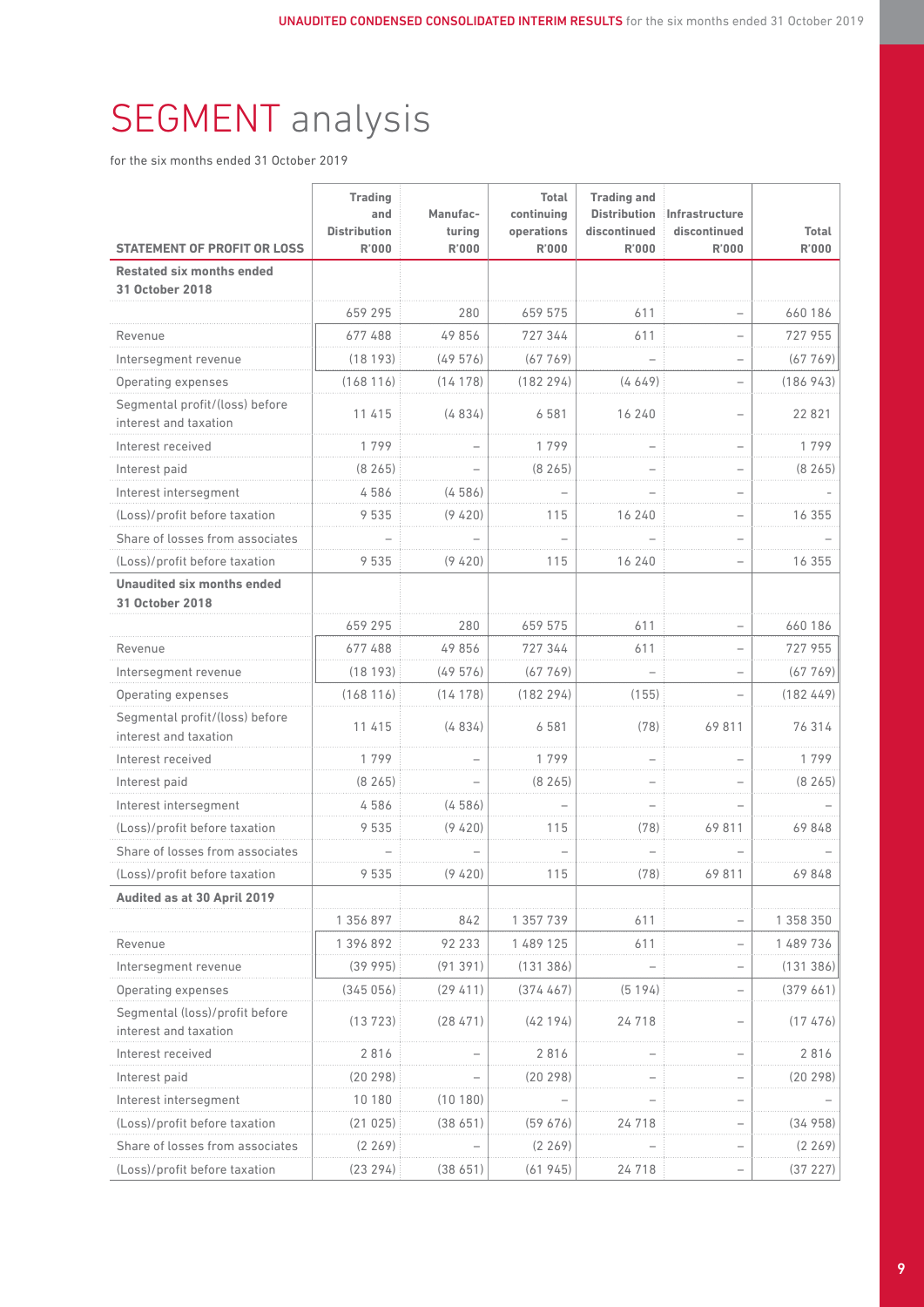# Notes to the UNAUDITED CONDENSED CONSOLIDATED INTERIM RESULTS

for the six months ended 31 October 2019

### **1. BASIS OF PREPARATION**

 The unaudited condensed consolidated interim financial results for the six months ended 31 October 2019 have been prepared in accordance with the requirements of the JSE Listings Requirements and the requirements of the Companies Act 71 of 2008 of South Africa applicable to condensed financial statements. The JSE Listings Requirements require reports to be prepared in accordance with the framework concepts and the measurement and recognition requirements of International Financial Reporting Standards ("IFRS"), the SAICA Financial Reporting Guides as issued by the Accounting Practices Committee and Financial Pronouncements as issued by the Financial Reporting Standards Council, and to also, as a minimum, contain the information required by IAS 34 – Interim Financial Reporting.

 The unaudited condensed consolidated interim financial results were compiled by Mr Jayme Burgers (CA(SA)), Group Financial Accountant, under the supervision of Mr Chris Booyens (CA(SA)), Financial Director and Chief Financial Officer.

 The directors take full responsibility for the preparation of this condensed report. The directors are not aware of any matters or circumstances arising subsequent to the reporting date that require any additional disclosure or adjustment to the financial statements, other than as disclosed in note 10.

#### **Changes in accounting policies**

 The condensed consolidated interim financial statements do not include all the information and disclosures required in the annual financial statements, and should be read in conjunction with the Group's annual financial statements as at 30 April 2019. The accounting policies adopted in the preparation of the condensed consolidated interim financial statements are consistent with those followed in the preparation of the Group's annual consolidated financial statements for the year ended 30 April 2019, except for the first-time adoption of IFRS 16 – *Leases*.

#### **Audit opinion**

 The Group's external auditors, BDO South Africa Inc, have not reviewed the unaudited condensed consolidated interim financial results.

 Any reference to future financial performance included in this announcement has neither been reviewed nor is it reported on by the Group's external auditors.

#### **Going concern assessment**

 In determining the appropriate basis of preparation of the unaudited condensed consolidated interim financial results, the directors are required to determine if the Group will be a going concern for the next financial year and up to 31 January 2021. Management prepared cash flow forecasts for each of the subsidiaries. These forecasts were subjected to sensitivity tests. Management also considered the businesses' ability to meet its financial obligations for the 12 months following approval of the unaudited condensed consolidated interim financial results. The analysis considered the current challenging market conditions and management's turnaround plan being executed including a return to sustainable profitability, cost reductions and the optimisation of working capital. The resulting cash flow projections were compared to available funding facilities. The forecast indicated that the banking facilities should be adequate. There are specific banking covenants with which the Company has to comply.

 The effect of a further deterioration in the economic outlook and its potential impact on the Group's cash flow and funding facilities were also considered. The Group's ability to fund its short-term liquidity requirements is dependent on adequate funding facilities.

The directors believe that the Group will have adequate resources available to continue in operation.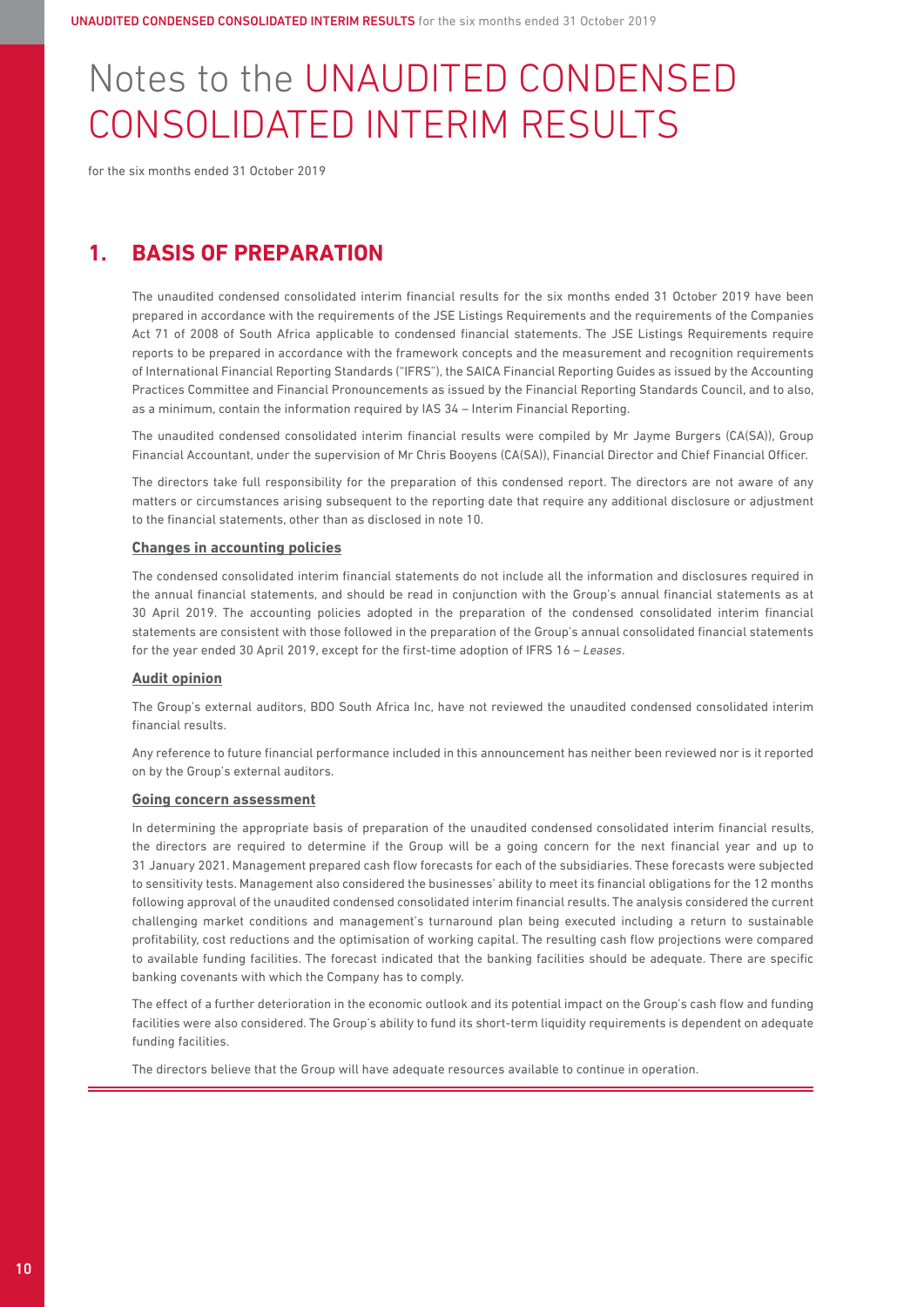for the six months ended 31 October 2019

### **2. REVENUE**

**Revenue from contracts with customers**

|                                       | <b>GROUP</b>                                                            |                                                                        |                                                                         |                                                                          |
|---------------------------------------|-------------------------------------------------------------------------|------------------------------------------------------------------------|-------------------------------------------------------------------------|--------------------------------------------------------------------------|
|                                       | <b>Unaudited</b><br>6 months<br>ended<br>31 Oct<br>2019<br><b>R'000</b> | <b>Restated</b><br>6 months<br>ended<br>31 Oct<br>2018<br><b>R'000</b> | <b>Unaudited</b><br>6 months<br>ended<br>31 Oct<br>2018<br><b>R'000</b> | <b>Audited</b><br>12 months<br>ended<br>30 April<br>2019<br><b>R'000</b> |
| Revenue from contracts with customers | 644 293                                                                 | 659 575                                                                | 677768                                                                  | 1 357 739                                                                |

### **Disaggregation of revenue from contracts with customers**

In the following table, revenue from contracts with customers is disaggregated by primary geographic market.

|                 | <b>GROUP</b>                                                            |                                                                 |                                                                         |                                                                          |
|-----------------|-------------------------------------------------------------------------|-----------------------------------------------------------------|-------------------------------------------------------------------------|--------------------------------------------------------------------------|
|                 | <b>Unaudited</b><br>6 months<br>ended<br>31 Oct<br>2019<br><b>R'000</b> | <b>Restated</b><br>6 months<br>ended<br>31 Oct<br>2018<br>R'000 | <b>Unaudited</b><br>6 months<br>ended<br>31 Oct<br>2018<br><b>R'000</b> | <b>Audited</b><br>12 months<br>ended<br>30 April<br>2019<br><b>R'000</b> |
| South Africa    | 597888                                                                  | 620174                                                          | 638 367                                                                 | 271 245                                                                  |
| <b>Botswana</b> | 10 995                                                                  | 8666                                                            | 8666                                                                    | 16623                                                                    |
| Namibia         | 27 189                                                                  | 24 28 2                                                         | 24 2 8 2                                                                | 55 083                                                                   |
| Swaziland       | 8 2 2 1                                                                 | 6453                                                            | 6453                                                                    | 14788                                                                    |
|                 | 644 293                                                                 | 659 575                                                         | 677768                                                                  | -357                                                                     |

Revenue generated in South Africa can be further disaggregated into the following customer categories:

|                                        |                                                                         | <b>GROUP</b>                                                    |                                                                         |                                                            |  |  |
|----------------------------------------|-------------------------------------------------------------------------|-----------------------------------------------------------------|-------------------------------------------------------------------------|------------------------------------------------------------|--|--|
|                                        | <b>Unaudited</b><br>6 months<br>ended<br>31 Oct<br>2019<br><b>R'000</b> | <b>Restated</b><br>6 months<br>ended<br>31 Oct<br>2018<br>R'000 | <b>Unaudited</b><br>6 months<br>ended<br>31 Oct<br>2018<br><b>R'000</b> | Audited<br>12 months<br>ended<br>30 April<br>2019<br>R'000 |  |  |
| Cash on delivery customers             | 110 344                                                                 | 91 157                                                          | 91 157                                                                  | 204 208                                                    |  |  |
| Independent customers                  | 147 581                                                                 | 159 768                                                         | 159768                                                                  | 217690                                                     |  |  |
| Satellite television service providers | 139 699                                                                 | 182 658                                                         | 200 851                                                                 | 353 017                                                    |  |  |
| Major retailers                        | 200 264                                                                 | 186 591                                                         | 186 591                                                                 | 496 330                                                    |  |  |
|                                        | 597888                                                                  | 620 174                                                         | 638 367                                                                 |                                                            |  |  |

 The Group has adopted IFRS 15 using the cumulative effect method (without practical expedients), with the effect of initially applying this standard recognised at the date of initial application (i.e. 1 May 2018). Accordingly, the information presented for 2018 has not been restated – i.e. it is presented, as previously reported, under IAS 18, IAS 11 and related interpretations.

Additionally, the disclosure requirements in IFRS 15 have not generally been applied to comparative information.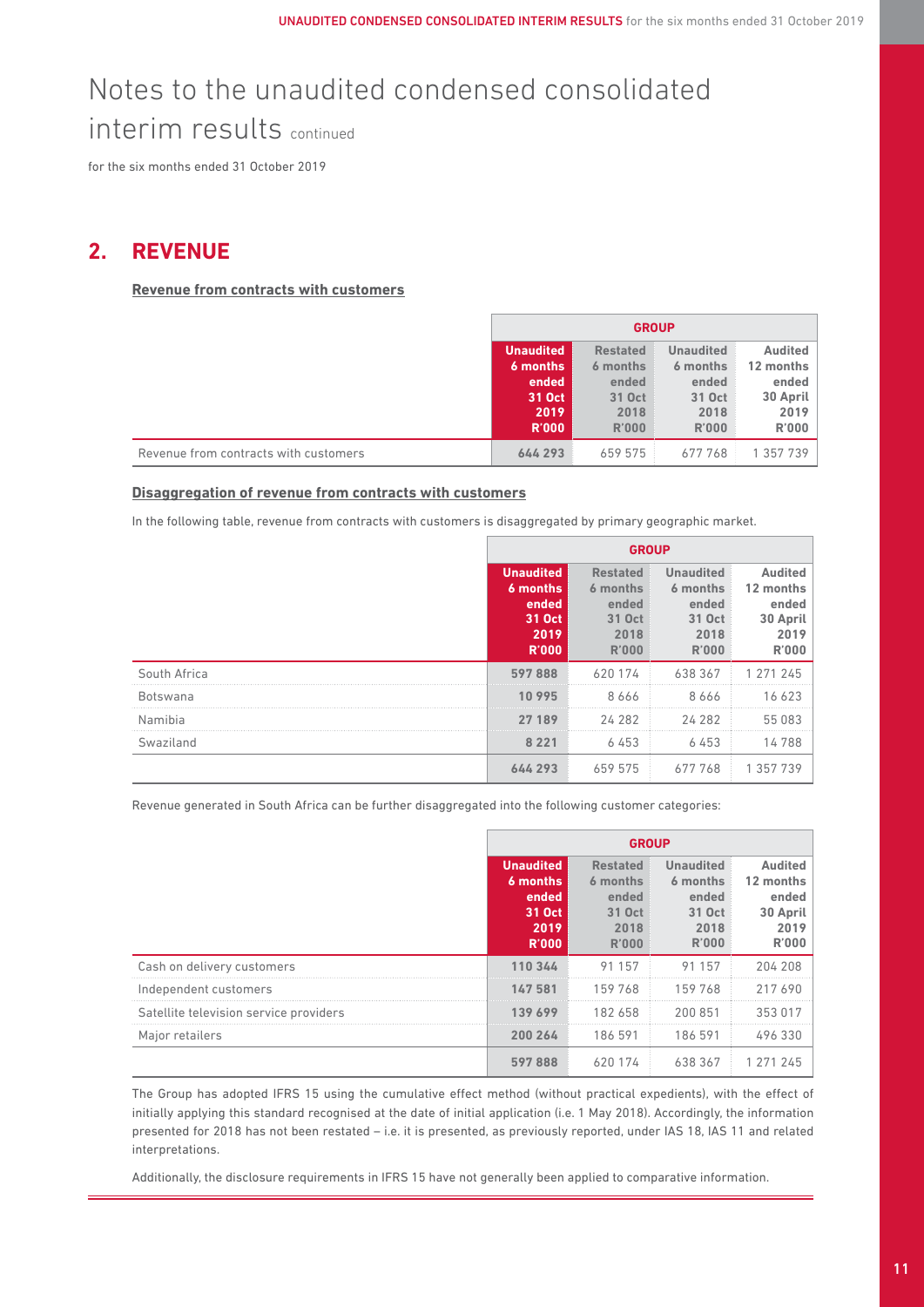# Notes to the unaudited condensed consolidated

interim results continued

for the six months ended 31 October 2019

### **3. DISCONTINUED OPERATIONS**

|                                                                                       | <b>GROUP</b>                                                            |                                                                        |                                                                         |                                                                          |  |
|---------------------------------------------------------------------------------------|-------------------------------------------------------------------------|------------------------------------------------------------------------|-------------------------------------------------------------------------|--------------------------------------------------------------------------|--|
|                                                                                       | <b>Unaudited</b><br>6 months<br>ended<br>31 Oct<br>2019<br><b>R'000</b> | <b>Restated</b><br>6 months<br>ended<br>31 Oct<br>2018<br><b>R'000</b> | <b>Unaudited</b><br>6 months<br>ended<br>31 Oct<br>2018<br><b>R'000</b> | <b>Audited</b><br>12 months<br>ended<br>30 April<br>2019<br><b>R'000</b> |  |
| <b>Revenue</b>                                                                        |                                                                         | 611                                                                    | 611                                                                     | 611                                                                      |  |
| (Loss)/profit before interest, taxation, depreciation and<br>amortisation ("EBITDA")  | (95)                                                                    | 16 246                                                                 | (72)                                                                    | 15 455                                                                   |  |
| Depreciation                                                                          |                                                                         | (6)                                                                    | (6)                                                                     | (6)                                                                      |  |
| Profit on loss of control                                                             |                                                                         |                                                                        | 69811                                                                   | 9 2 6 9                                                                  |  |
| (Loss)/profit before interest and taxation                                            | (95)                                                                    | 16 240                                                                 | 69733                                                                   | 24 718                                                                   |  |
| Interest received                                                                     |                                                                         |                                                                        |                                                                         |                                                                          |  |
| Interest paid                                                                         |                                                                         |                                                                        |                                                                         |                                                                          |  |
| Share of losses from associate                                                        |                                                                         |                                                                        |                                                                         |                                                                          |  |
| (Loss)/profit before taxation                                                         | (95)                                                                    | 16 240                                                                 | 69733                                                                   | 24 718                                                                   |  |
| <b>Taxation</b>                                                                       |                                                                         |                                                                        |                                                                         |                                                                          |  |
| (Loss)/profit after taxation                                                          | (95)                                                                    | 16 240                                                                 | 69733                                                                   | 24 718                                                                   |  |
| Loss as a result of loss of control in the Trading and<br><b>Distribution segment</b> |                                                                         |                                                                        |                                                                         | (655)                                                                    |  |
| Profit as a result of loss of control in the Infrastructure<br>segment                |                                                                         | ÷                                                                      | 69811                                                                   | 9924                                                                     |  |
|                                                                                       |                                                                         | $\overline{\phantom{0}}$                                               | 69811                                                                   | 9 2 6 9                                                                  |  |
| <b>Current assets</b>                                                                 |                                                                         | L.                                                                     | 17570                                                                   |                                                                          |  |
| Trade and other receivables                                                           |                                                                         | $\overline{\phantom{0}}$                                               | 17127                                                                   |                                                                          |  |
| Bank and cash balances                                                                |                                                                         | $\overline{\phantom{0}}$                                               | 443                                                                     |                                                                          |  |
|                                                                                       |                                                                         | $\overline{\phantom{0}}$                                               | 17570                                                                   |                                                                          |  |
| <b>Current liabilities</b>                                                            |                                                                         | ÷                                                                      | 6456                                                                    |                                                                          |  |
| Trade and other payables                                                              |                                                                         | $\overline{\phantom{0}}$                                               | 6456                                                                    | $\overline{\phantom{0}}$                                                 |  |
|                                                                                       |                                                                         |                                                                        | 6456                                                                    |                                                                          |  |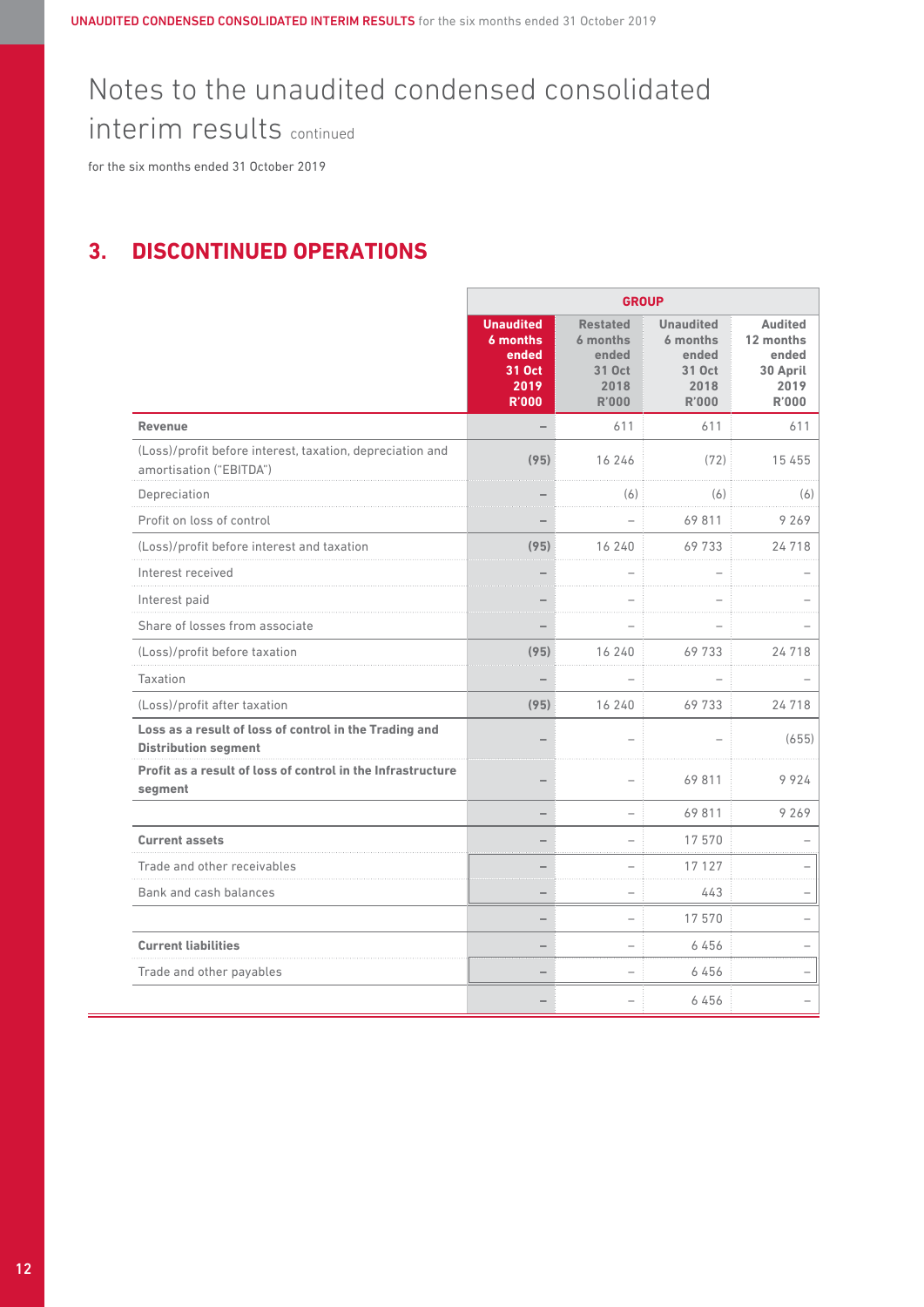for the six months ended 31 October 2019

### **4. (LOSS)/EARNINGS PER SHARE**

|                                                                                                   | <b>GROUP</b>                                                            |                                                                        |                                                                         |                                                                        |  |
|---------------------------------------------------------------------------------------------------|-------------------------------------------------------------------------|------------------------------------------------------------------------|-------------------------------------------------------------------------|------------------------------------------------------------------------|--|
|                                                                                                   | <b>Unaudited</b><br>6 months<br>ended<br>31 Oct<br>2019<br><b>R'000</b> | <b>Restated</b><br>6 months<br>ended<br>31 Oct<br>2018<br><b>R'000</b> | <b>Unaudited</b><br>6 months<br>ended<br>31 Oct<br>2018<br><b>R'000</b> | <b>Audited</b><br>12 months<br>ended<br>30 Apr<br>2019<br><b>R'000</b> |  |
| Basic (loss)/earnings per share (cents)                                                           | (4.18)                                                                  | 2.93                                                                   | 11.57                                                                   | (3.58)                                                                 |  |
| - Trading and Distribution - continuing operations                                                | (2,50)                                                                  | 1,10                                                                   | 1,10                                                                    | (3,42)                                                                 |  |
| - Trading and Distribution - discontinued operations                                              | (0.02)                                                                  | 2,61                                                                   | (0,01)                                                                  | 3,99                                                                   |  |
| - Manufacturing - continuing operations                                                           | (1.66)                                                                  | (0.78)                                                                 | (0.78)                                                                  | (4.15)                                                                 |  |
| - Infrastructure - discontinued operations                                                        |                                                                         |                                                                        | 11,26                                                                   |                                                                        |  |
| Headline (loss)/earnings per share (cents)                                                        | (2.91)                                                                  | 2.86                                                                   | 0.24                                                                    | (3.26)                                                                 |  |
| - Trading and Distribution - continuing operations                                                | (1.23)                                                                  | 1.02                                                                   | 1.02                                                                    | (2.88)                                                                 |  |
| - Trading and Distribution - discontinued operations                                              | (0.02)                                                                  | 2,62                                                                   | (0,01)                                                                  | 2,49                                                                   |  |
| - Manufacturing - continuing operations                                                           | (1.66)                                                                  | (0, 78)                                                                | (0, 78)                                                                 | (2, 87)                                                                |  |
| - Infrastructure - discontinued operations                                                        |                                                                         |                                                                        | 0.01                                                                    |                                                                        |  |
| The calculation of (loss)/earnings per ordinary share<br>for the Group is based on the following: |                                                                         |                                                                        |                                                                         |                                                                        |  |
| - Basic (loss)/earnings (R'000)                                                                   | (25896)                                                                 | 18 250                                                                 | 71 743                                                                  | (22183)                                                                |  |
| - Headline (loss)/earnings (R'000)                                                                | (18024)                                                                 | 17757                                                                  | 1517                                                                    | (20 229)                                                               |  |
| - Weighted average number of shares in issue                                                      | 620 158 235                                                             | 620 158 235                                                            | 620 158 235                                                             | 620 158 235                                                            |  |
| <b>Reconciliation of headline earnings</b>                                                        |                                                                         |                                                                        |                                                                         |                                                                        |  |
| Net (loss)/profit for the year attributable to equity holders<br>of the parent                    | (25896)                                                                 | 18 250                                                                 | 71 743                                                                  | (22183)                                                                |  |
| Adjusted for:                                                                                     |                                                                         |                                                                        |                                                                         |                                                                        |  |
| - (Profit) on sale of property, plant and equipment                                               | (59)                                                                    | (684)                                                                  | (684)                                                                   | (767)                                                                  |  |
| - Trading and Distribution - continuing operations                                                | (59)                                                                    | (684)                                                                  | (684)                                                                   | (767)                                                                  |  |
| - (Profit)/loss as a result of loss of control                                                    |                                                                         |                                                                        | (69733)                                                                 | (9269)                                                                 |  |
| - Impairment of property, plant and equipment                                                     | 006                                                                     |                                                                        |                                                                         | 7873                                                                   |  |
| - Impairment of loans to associates                                                               | (91)                                                                    |                                                                        |                                                                         | 3 9 0 2                                                                |  |
| - Tax effect on adjustments                                                                       | 16                                                                      | 191                                                                    | 191                                                                     | 215                                                                    |  |
| Headline (loss)/earnings attributable to ordinary<br>shareholders                                 | (18024)                                                                 | 17 757                                                                 | 1517                                                                    | (20229)                                                                |  |

Ellies has no dilutionary instruments in issue.

All amounts are net of non-controlling interests, where applicable.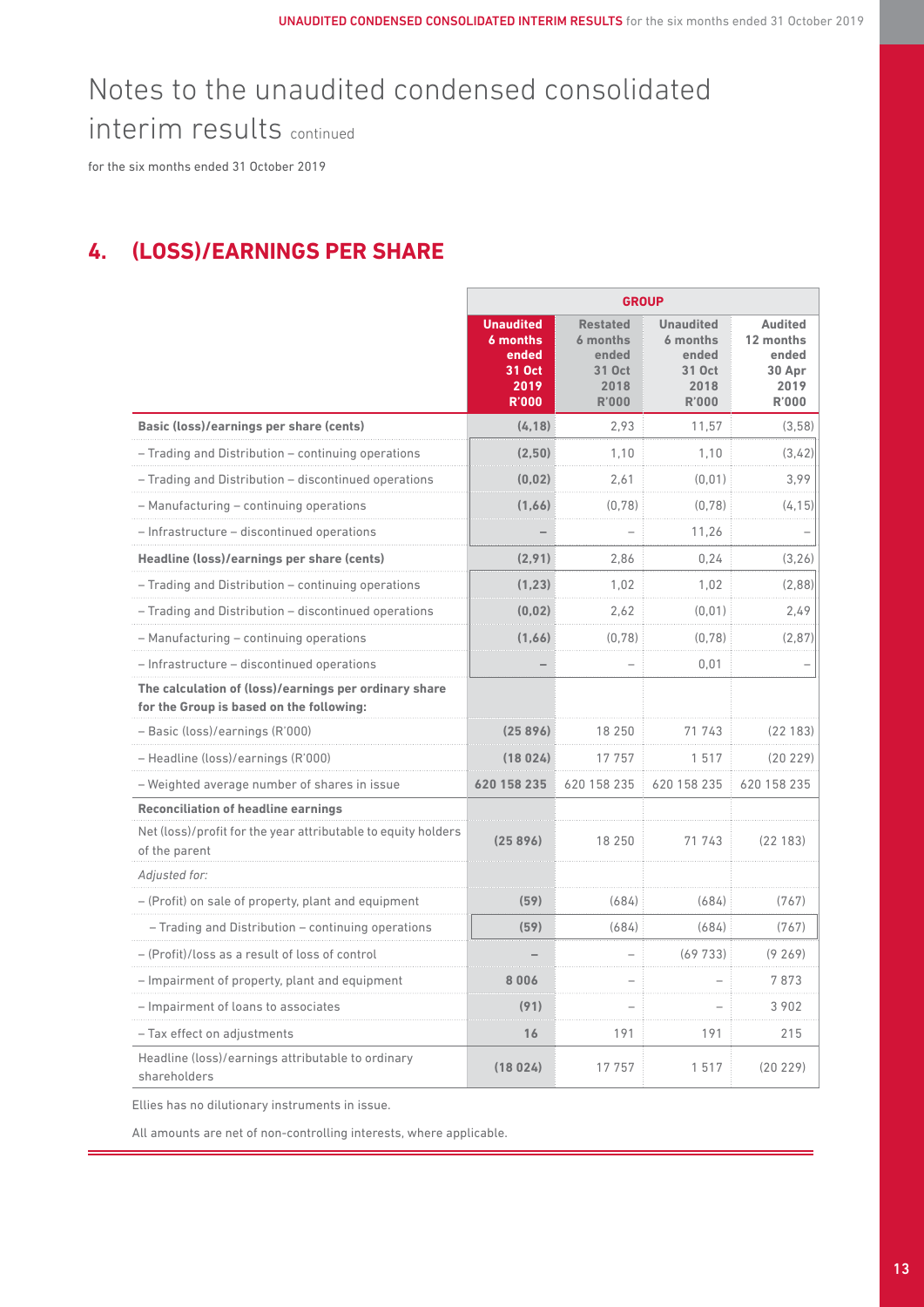# Notes to the unaudited condensed consolidated

interim results continued

for the six months ended 31 October 2019

### **5. CASH (UTILISED BY)/GENERATED FROM OPERATIONS**

|                                                    | <b>GROUP</b>                                                            |                                                                        |                                                                         |                                                                   |
|----------------------------------------------------|-------------------------------------------------------------------------|------------------------------------------------------------------------|-------------------------------------------------------------------------|-------------------------------------------------------------------|
|                                                    | <b>Unaudited</b><br>6 months<br>ended<br>31 Oct<br>2019<br><b>R'000</b> | <b>Restated</b><br>6 months<br>ended<br>31 Oct<br>2018<br><b>R'000</b> | <b>Unaudited</b><br>6 months<br>ended<br>31 Oct<br>2018<br><b>R'000</b> | <b>Audited</b><br>12 months<br>ended<br>30 April<br>2019<br>R'000 |
| (Loss)/profit before taxation                      | (27929)                                                                 | 115                                                                    | 115                                                                     | (61945)                                                           |
| Adjusted for:                                      |                                                                         |                                                                        |                                                                         |                                                                   |
| Interest received                                  | (548)                                                                   | (1799)                                                                 | (1799)                                                                  | (2816)                                                            |
| Interest paid                                      | 10 690                                                                  | 8 2 6 5                                                                | 8 2 6 5                                                                 | 20 298                                                            |
| Impairment on inventory                            |                                                                         |                                                                        |                                                                         | 82798                                                             |
| Impairment on trade receivables                    |                                                                         |                                                                        |                                                                         | 12 3 2 3                                                          |
| Impairment of loans                                |                                                                         | 4781                                                                   | 4781                                                                    | 3 9 0 2                                                           |
| Impairment of property, plant and equipment        | 8 006                                                                   |                                                                        |                                                                         | 7873                                                              |
| Depreciation                                       | 12 232                                                                  | 5777                                                                   | 5777                                                                    | 8944                                                              |
| Loss on transfer of control                        |                                                                         | 340                                                                    | 340                                                                     |                                                                   |
| Share-based payments                               |                                                                         |                                                                        |                                                                         | (1704)                                                            |
| Loss on disposal of non-current assets             | (59)                                                                    | (720)                                                                  | (720)                                                                   | (767)                                                             |
| Share of losses from associates                    |                                                                         |                                                                        |                                                                         | 2 2 6 9                                                           |
| (Decrease)/increase in provisions                  | (3645)                                                                  | 3514                                                                   | 3514                                                                    | 3496                                                              |
|                                                    | (1253)                                                                  | 20 273                                                                 | 20 273                                                                  | 74671                                                             |
| <b>Changes in working capital</b>                  | (7974)                                                                  | (67578)                                                                | (56906)                                                                 | (9252)                                                            |
| (Increase)/decrease in inventories                 | (31284)                                                                 | (30088)                                                                | (30402)                                                                 | 57762                                                             |
| (Increase)/decrease in trade and other receivables | (6 615)                                                                 | 33 216                                                                 | 50869                                                                   | (59198)                                                           |
| Decrease/(increase) in trade and other payables    | 29925                                                                   | (70706)                                                                | (77373)                                                                 | (7816)                                                            |
|                                                    | (9227)                                                                  | (47305)                                                                | (36633)                                                                 | 65419                                                             |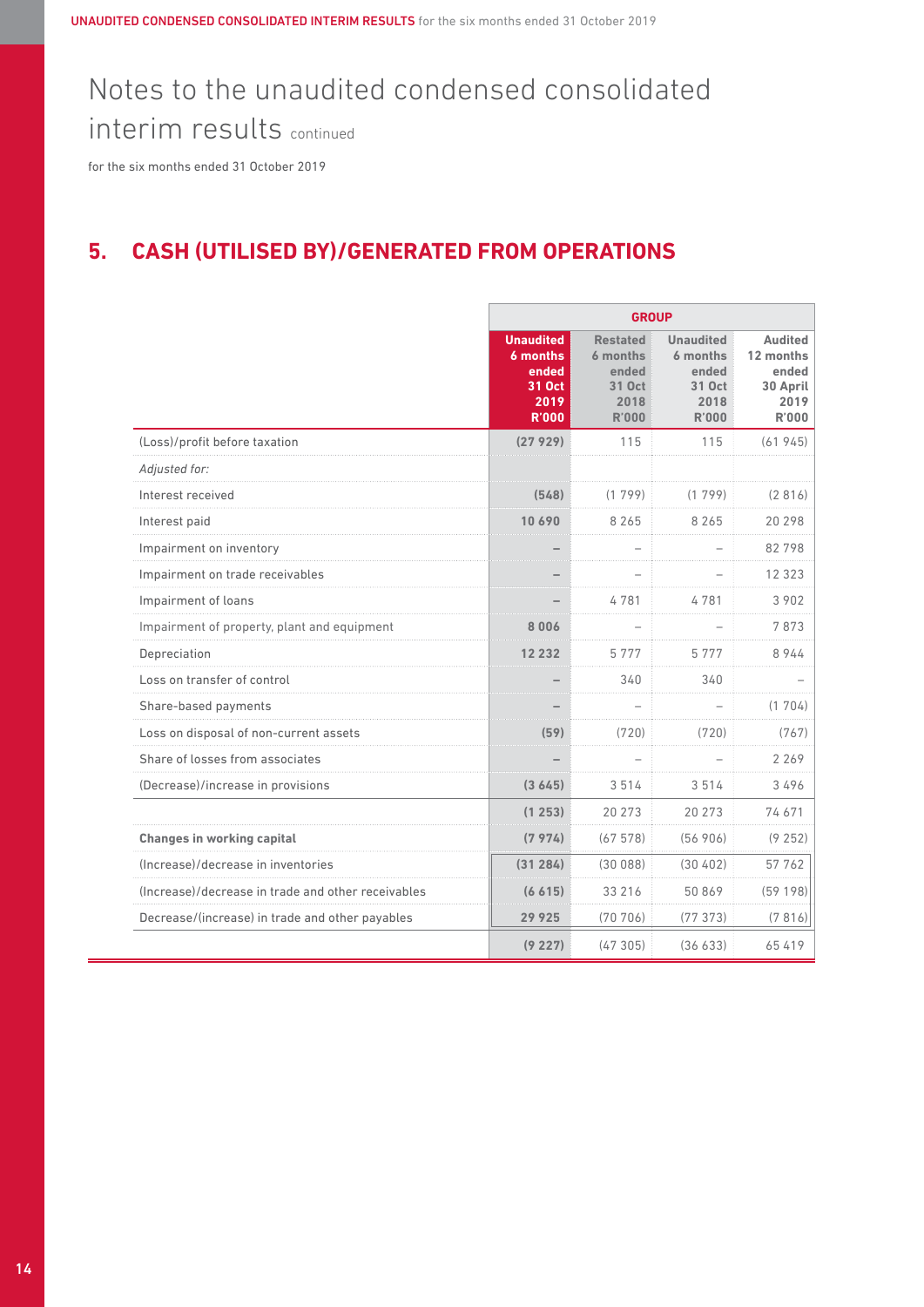for the six months ended 31 October 2019

### **6. GOODWILL**

|                                                                                                | <b>GROUP</b>                                       |                                                   |                                                    |                                                    |
|------------------------------------------------------------------------------------------------|----------------------------------------------------|---------------------------------------------------|----------------------------------------------------|----------------------------------------------------|
|                                                                                                | <b>Unaudited</b><br>31 Oct<br>2019<br><b>R'000</b> | <b>Restated</b><br>31 Oct<br>2018<br><b>R'000</b> | <b>Unaudited</b><br>31 Oct<br>2018<br><b>R'000</b> | <b>Audited</b><br>30 April<br>2019<br><b>R'000</b> |
| Cost                                                                                           | 53 672                                             | 53 672                                            | 53 672                                             | 53 672                                             |
| Accumulated impairments                                                                        | (2234)                                             | (2 234)                                           | (2 234)                                            | (2 234)                                            |
|                                                                                                | 51 438                                             | 51 438                                            | 51 438                                             | 51 438                                             |
| Net carrying value                                                                             |                                                    |                                                   |                                                    |                                                    |
| Arising on acquisition of companies/business of:                                               |                                                    |                                                   |                                                    |                                                    |
| <b>Trading and Distribution segment</b>                                                        | 51 438                                             | 51 438                                            | 51 438                                             | 51 438                                             |
| - Ellies Group of companies*                                                                   | 51 438                                             | 51 438                                            | 51 438                                             | 51 438                                             |
| <b>Closing net carrying value</b>                                                              | 51 438                                             | 51 438                                            | 51 438                                             | 51 438                                             |
| <b>Movement summary</b>                                                                        |                                                    |                                                   |                                                    |                                                    |
| Carrying value at the beginning of the period                                                  | 51 438                                             | 51 438                                            | 51 438                                             | 51 438                                             |
| Impairment                                                                                     |                                                    |                                                   |                                                    |                                                    |
| Carrying value at the end of the period                                                        | 51 438                                             | 51 438                                            | 51 438                                             | 51 438                                             |
| * The net book value of goodwill has been allocated to the<br>following cash-generating units: |                                                    |                                                   |                                                    |                                                    |
| Bloemfontein (Ellies Electronics branch)                                                       | 13 911                                             | 13911                                             | 13 911                                             | 13911                                              |
| Cape Town (Ellies Electronics branch)                                                          | 23 431                                             | 23 4 31                                           | 23 4 31                                            | 23 4 31                                            |
| Ellies Namibia Proprietary Limited                                                             | 6596                                               | 6596                                              | 6596                                               | 6596                                               |
| Other smaller branches (Ellies Electronics branches)                                           | 7500                                               | 7500                                              | 7500                                               | 7500                                               |
|                                                                                                | 51 438                                             | 51 438                                            | 51 438                                             | 51 438                                             |

The main factor contributing to the goodwill raised on these acquisitions is their market presence and expected synergies.

### **Impairment review**

 In accordance with IAS 36, goodwill is reviewed annually for impairment, or more frequently if there is an indication that goodwill might be impaired.

 The recoverable amount of goodwill relating to the Trading and Distribution segment cash-generating units has been determined on the basis of value-in-use calculations. All these cash-generating units operate in the same economic environment for which the same key assumptions have been used.

 Management made use of a discounted cash-flow model over a period of five years; the following assumptions were applied in determining the value in use:

- A growth rate of 5,2% (2018: 4%) was applied and cash flows were discounted at a pre-tax rate of 24% (2018: 20,99%), which is the estimated cost of capital.
- Asset values were based on the carrying amounts for the financial period.
- Future profits were estimated using historical information and approved budgets.
- Sales growth/gross margins were based on historical achievement/known future prospects.
- Costs were assumed to grow in line with expansion and expected inflation.
- Cash flows have been extended into perpetuity at the growth rates noted above as management has no reason to believe the company will not continue past the budget period.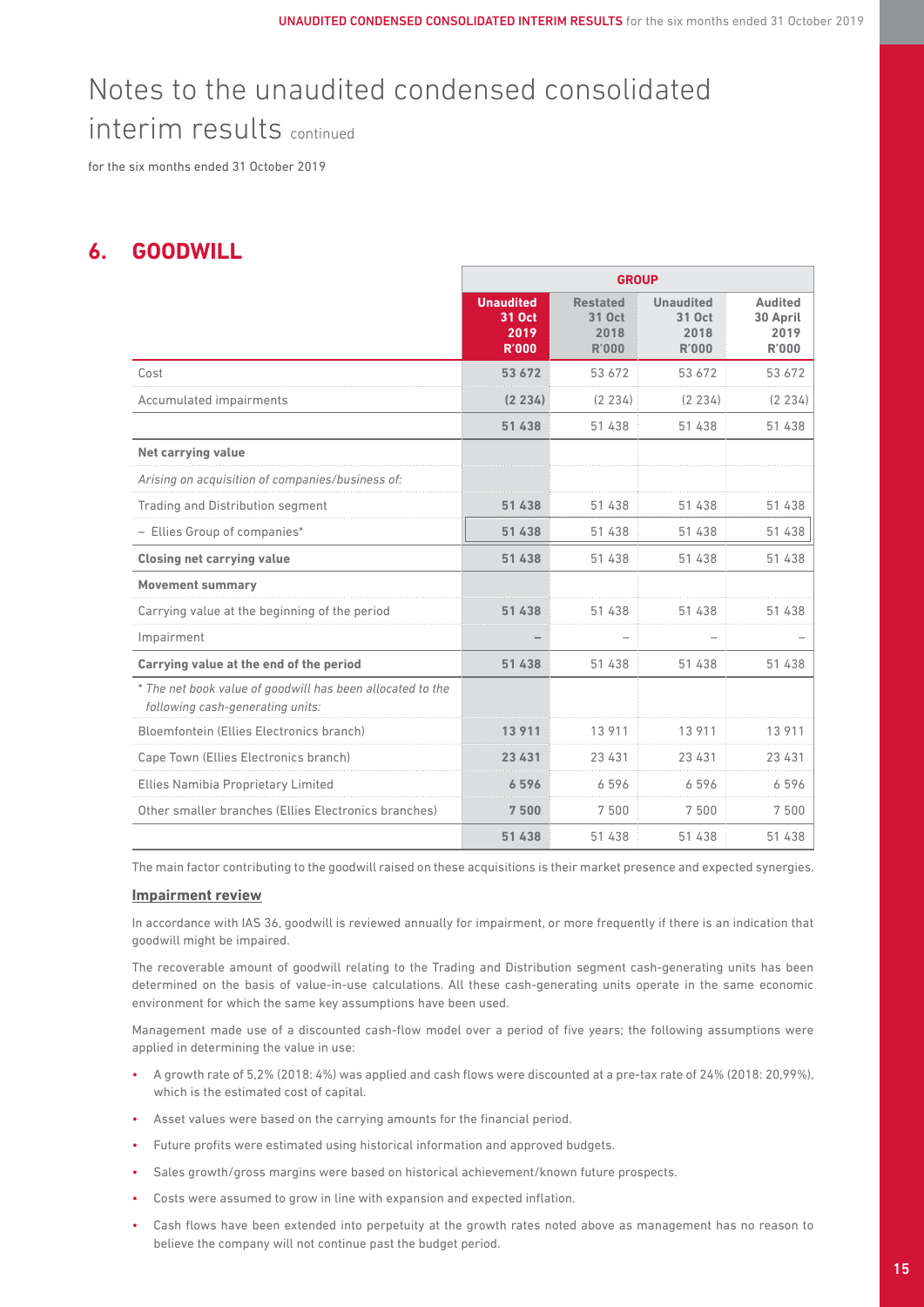for the six months ended 31 October 2019

### **6. GOODWILL** continued

 Management believes that this growth rate does not exceed the long-term average growth rate for the market in which the businesses operate. Any changes in revenue or costs are based on past practices and expectations of future changes in the market. Reasonable changes to the inputs of the model would not lead to material impairments.

 Assumptions were based on management's past experience and best estimates regarding forecasts. Management determined budgeted gross margin based on past performance and its expectations of market developments. The discount rates used are pre-tax and reflect the appropriate risk associated with the industry and respective businesses. Based on management's calculations, no impairment was required.

### **7. PROPERTY, PLANT AND EQUIPMENT IMPAIRMENT**

 During the period management committed to a plan to sell its properties. Accordingly, the properties are presented as non-current assets held for sale. Efforts to sell the properties have started and a sale is expected by April 2020.

 Impairment losses of R8,0 million for write-downs of the non-current assets to the lower of its carrying amount and its fair value less costs to sell have been included in impairments to property plant and equipment. The impairment losses have been applied to reduce the carrying amount of properties.

The below table summarise the impairment of these properties:

|                                                 | <b>Unaudited</b><br>6 months<br>ended<br>31 Oct<br>2019<br><b>R'OOO</b> |
|-------------------------------------------------|-------------------------------------------------------------------------|
| Village Deep - ERF 264                          |                                                                         |
| Village Deep - ERF 236                          |                                                                         |
| Christies Crescent Nelspruit - ERF 45, 8 and 10 |                                                                         |
| Bloemfontein - ERF 1671                         |                                                                         |
| North End Port Elizabeth - ERF 1030             |                                                                         |
|                                                 |                                                                         |

The non-current assets held for sale may be analysed as follows:

|                                                 | <b>Unaudited</b><br>6 months<br>ended<br>31 Oct<br>2019<br><b>R'000</b> |
|-------------------------------------------------|-------------------------------------------------------------------------|
| Village Deep - ERF 264                          | 132                                                                     |
| Village Deep - ERF 236                          | 1 862                                                                   |
| Christies Crescent Nelspruit - ERF 45, 8 and 10 |                                                                         |
| Bloemfontein - ERF 1671                         |                                                                         |
| North End Port Elizabeth - ERF 1030             | 3595                                                                    |
| Arcadia East London - ERF 16159                 | 3 2 2 1                                                                 |
|                                                 | 23.832                                                                  |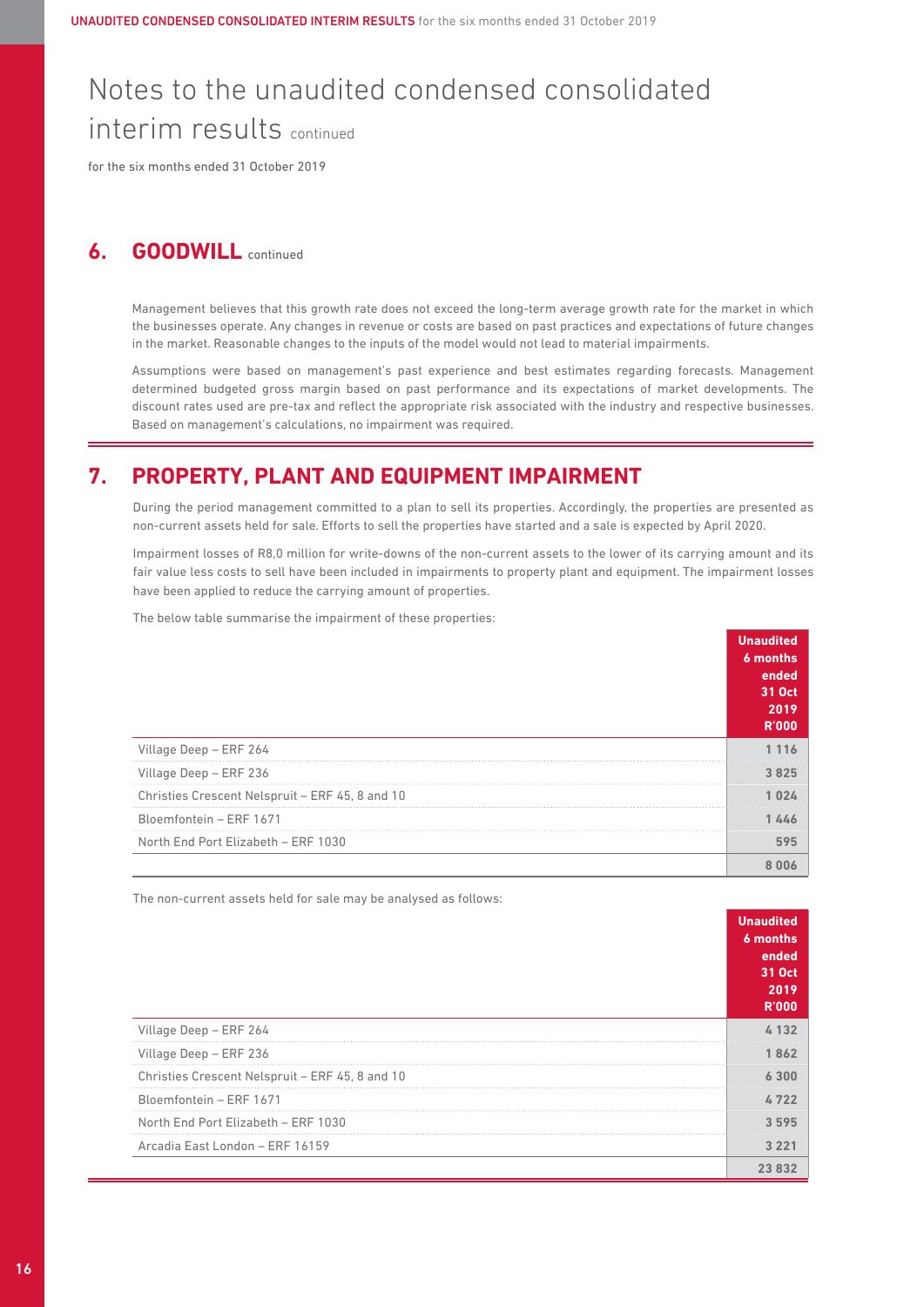for the six months ended 31 October 2019

### **8. GUARANTEES AND CONTINGENT LIABILITIES**

 The Group has contingent liabilities in respect of bank and other guarantees. It is not expected that any material liabilities will arise from these

### **Increspec Proprietary Limited and NV Properties Proprietary Limited**

 The two cases, Ellies Proprietary Limited versus Increspec Proprietary Limited and Ellies Proprietary Limited versus NV Properties Proprietary Limited, remain pending. Both Increspec Proprietary Limited and NV Properties Proprietary Limited have filed counter claims wherein they seek damages against Ellies Proprietary Limited in the sum of R21,5 million and R5 million, respectively. Ellies Proprietary Limited is defending the claims and, based on the assessment of its legal position, does not believe that the cases will result in a loss to the Group. At the reporting date, these matters remained pending and has been dormant for a long period of time. The company is considering the next best viable options and is obtaining legal advice in this regard.

### **Beyond Platinum Proprietary Limited**

 Beyond Platinum Proprietary Limited instituted civil legal action and laid criminal charges against Ellies Electronics Proprietary Limited and certain of its directors for the alleged sale of counterfeit remote-control devices. The criminal cases against the directors have since been withdrawn. The civil claims are not quantified. The value of the risk in terms of assets is R5,1 million, all duly impaired. During July 2019, the court delivered judgment in the civil case in favour of Ellies Electronics Proprietary Limited. Beyond Platinum Proprietary Limited then appealed the court judgment and the application for leave to appeal was heard in court on 26 November 2019. Beyond Platinum Proprietary Limited has served their amended particulars of claim (summons) in the second aspect of the case. Ellies Electronics Proprietary Limited is in the process of obtaining legal advice on its legal remedies in respect of issues raised in the amended summons.

### **Super Group Limited**

 Super Group Limited instituted legal action against Ellies Electronics Proprietary Limited relating to the performance and cancellation of a contract and loss of profits. The total amount claimed is R42,0 million. The parties are currently in the process of rescheduling a date for a meeting with the arbitrator as the initial date could not be complied with. The purpose of the meeting with the arbitrator is to determine a date for the hearing of the arbitration as well as any other pre-arbitration requirement pertaining to, for example, the filing of documents.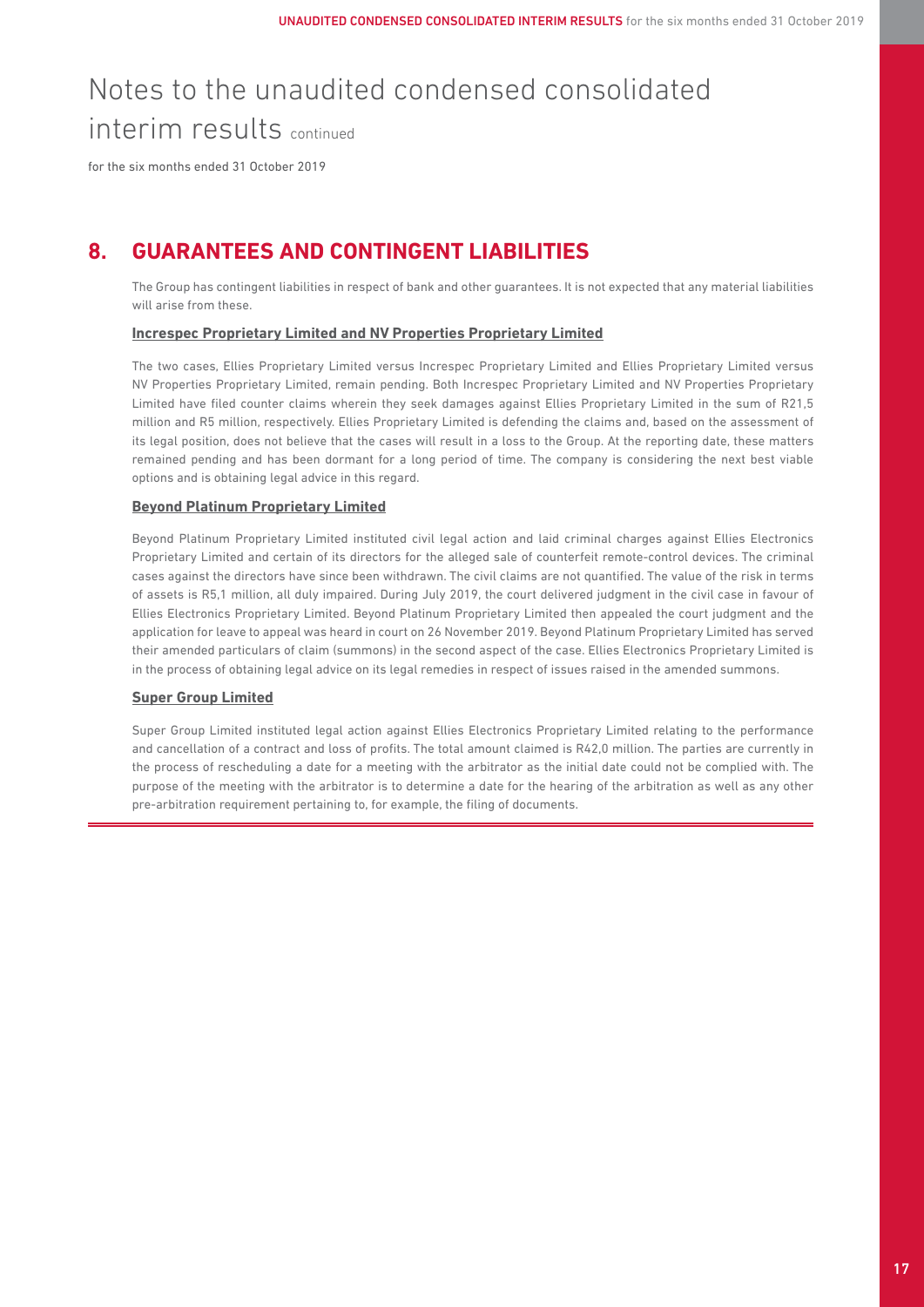for the six months ended 31 October 2019

### **9. IMPACT OF FIRST-TIME ADOPTION OF IFRS 16**

#### **IFRS 16 – Leases**

 IFRS 16 supersedes the previous standards relating to the accounting treatment of leases (IAS 17 Leases and IFRIC 4 Determining whether an Arrangement contains a Lease). The Group has adopted IFRS 16 using the modified retrospective method of adoption with the date of initial application being 1 May 2019, using the incremental borrowing rate as opposed to the interest rate implicit to the lease, across all leases.

 Therefore, the comparative information for 2018 is reported under IAS 17 and not comparable to the information presented for 2019.

 As prescribed by IFRS 16, lease liabilities are measured at the present value of lease payments discounted at the incremental borrowing rate at the date of initial application. As part of the modified retrospective transition approach, the Group has elected to use a single discount rate. The Group recognises right-of-use assets at the commencement of the lease. The right-of-use assets includes the amount of lease liabilities recognised, initial direct costs incurred, and lease payments made at or before commencement date less any lease incentives received. The recognised right-of-use assets are depreciated on a straight-line basis over the shorter of their estimated useful life and the lease term. Right-of-use assets are subject to impairment considerations.

 The Group elected to use the transition practical expedient allowing the standard not to be applied to contracts that were not previously identified as leases applying IAS 17 and IFRC 4 at the date of initial application. The Group also elected to use the recognition exemptions for lease contracts that have a term of 12 months or less and do not contain a purchase option and contracts for which the underlying asset is of low value.

 On adoption of IFRS 16 at transition date, the Group recognised a net right-of-use asset to the value of R17,3 million (value of asset R37,5 million and accumulated depreciation of R20,1 million) (the derecognition of the previous operating lease straight-line liabilities of R0,5 million was offset against the right-of-use asset) and a lease liability of R20,3 million.

 The impact to equity on initial application, was a decrease in retained earnings of R2,2 million and a decerease in the noncontrolling interest of R0,1 million.

 As a result of adopting IFRS 16, the net loss for the six months ended 31 October 2019 has decreased by R0,7 million due to the replacement of operating lease expenses of R8.4 million with depreciation on the right-of-use assets (R6,8 million) and interest expense on lease liabilities (R1,4 million), totalling an amount of R8,1 million. The lease smoothing reserve accounts for the remaining difference.

#### **The effects of the adoption of IFRS 16 is as follows:**

#### **Impact on the statement of financial position as at 31 October 2019**

| Right-of-use assets      |  |
|--------------------------|--|
| Accumulated depreciation |  |
|                          |  |

Right-of-use assets were measured at the carrying value that would have resulted from IFRS 16 being applied, from the commencement date of the leases.

| <b>Liabilities</b>       |        |
|--------------------------|--------|
| Lease liability          | 19 730 |
| <b>Total liabilities</b> | 19 73N |

 Lease liabilities were measured at the present value of the remaining lease payments, discounted using the Group's incremental borrowing rates as at 1 May 2019. The Group's incremental borrowing rates are the rates at which a similar borrowing could be obtained from an independent creditor under comparable terms and conditions.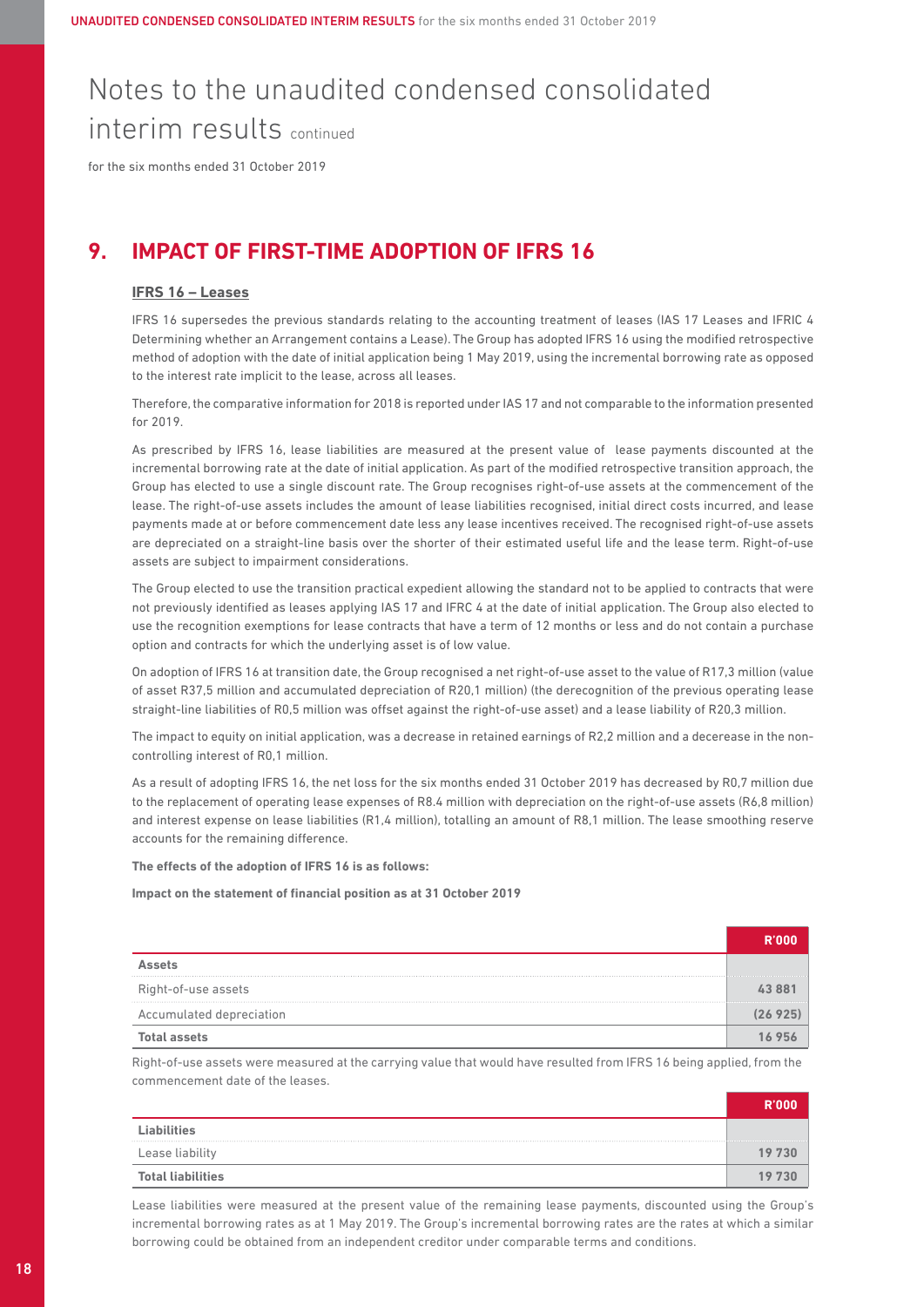for the six months ended 31 October 2019

### **9. IMPACT OF FIRST-TIME ADOPTION OF IFRS 16 continued**

**Impact on the statement of comprehensive income for the period ended 31 October 2019**

| Depreciation                           |       |
|----------------------------------------|-------|
| IAS 17 - rent expense                  |       |
| Finance costs                          |       |
| Straight lining of leases              |       |
| Impact on income tax expense           | (67   |
| Impact on profit for the period        |       |
| Equity net of tax restated as follows: |       |
| Retained earnings                      | 195   |
| Non-controlling interests              | (134) |
|                                        |       |

 The following table reconciles the minimum lease commitments disclosed in the Group's 30 April 2019 annual financial statements to the amount of lease liabilities recognised on 1 May 2019:

| Minimum operating lease commitment at 30 April 2019                                                    |         |
|--------------------------------------------------------------------------------------------------------|---------|
| Less: short-term leases not recognised under IFRS 16                                                   | (5 874) |
| Less: low-value leases not recognised under IFRS 16                                                    |         |
| Less: leases not yet commenced at 1 May 2019, agreement signed before 1 May 2019                       |         |
| Less: other sundry adjustments                                                                         | (942)   |
| <b>Undiscounted lease payments</b>                                                                     |         |
| Less: effect of discounting using the incremental borrowing rate as at the date of initial application |         |
| Lease liabilities recognised at 1 May 2019                                                             |         |

### **10. PRIOR PERIOD ERRORS**

### **Revenue and cost of sales**

 During 2019, the Group discovered that rebates received on the purchase of goods were incorrectly classified as revenue instead of cost of sales. The error has been corrected by restating each of the affected financial statement line items for prior periods. The following table summarises the impacts on the Group's consolidated financial statements.

| Consolidated statement of profit or loss and other<br>comprehensive income | As previously<br>reported<br>R'000 | Adiustment<br>R'000 | As restated<br>R'OOO |
|----------------------------------------------------------------------------|------------------------------------|---------------------|----------------------|
| Revenue                                                                    | 677 768                            | (18 193)            | 659 575              |
| Cost of sales                                                              | (481886)                           | 18 193              | (463 693)            |

 There has been no material impact on the Group's gross profit, basic or diluted earnings per share and no impact on the total operating, investing or financing cash flows for the prior period ended 31 October 2018.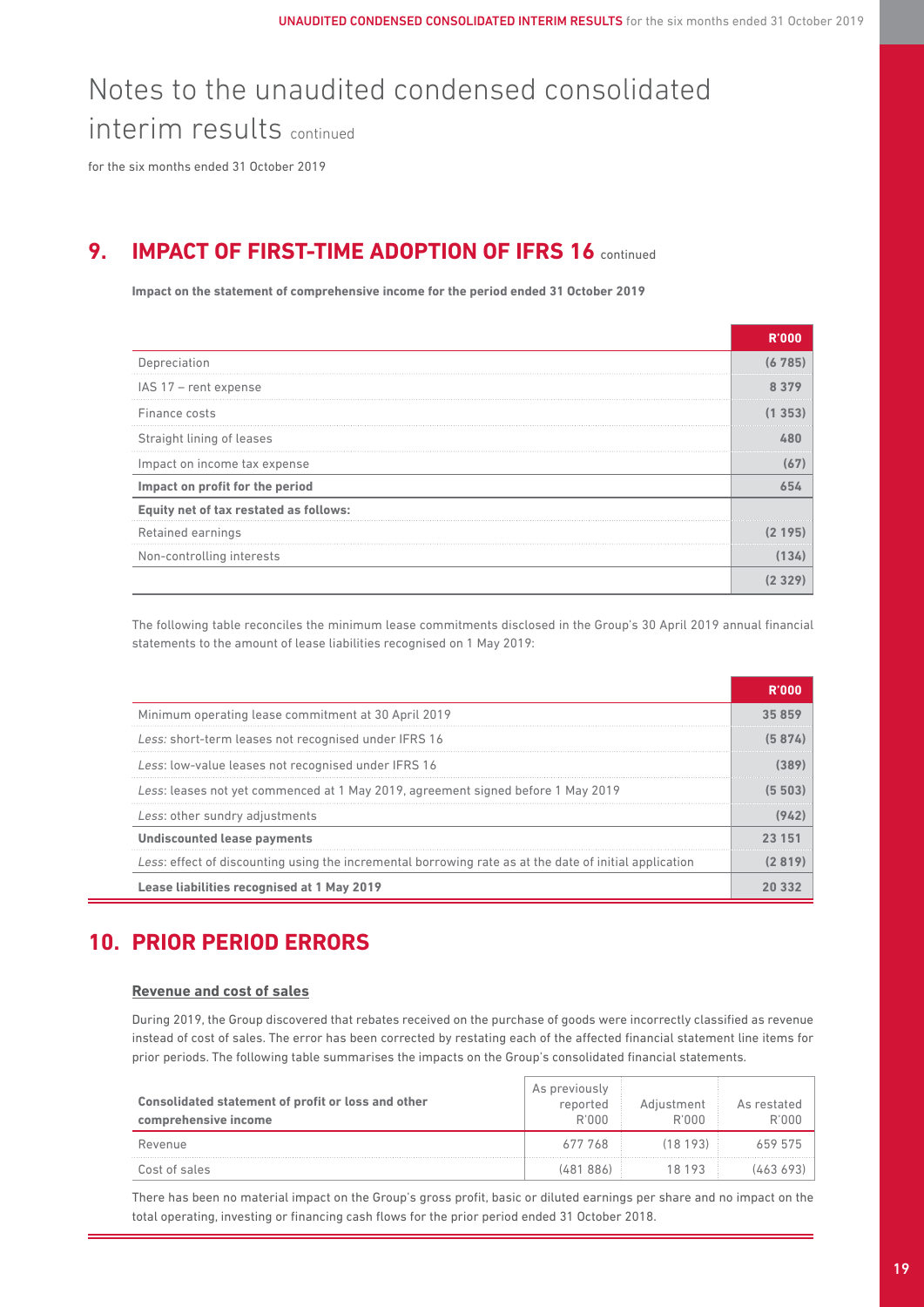for the six months ended 31 October 2019

### **11. RESTATEMENT**

#### **Botjheng Water Proprietary Limited**

 The interim financial results for the six months ended 31 October 2018 included R69,8 million in respect of a profit on the discontinued operation of Botjheng Water Proprietary Limited. It was expected by the then Board of Directors that Botjheng Water Proprietary Limited would be liquidated and deregistered by year-end. Due to changes at the executive level, the liquidation and deregistration were not concluded. The new Board, appointed in April 2019, reviewed the decision and concluded it was premature to deconsolidate Botjheng Water Proprietary Limited and reversed the decision. This resulted in the R75 million profit from the deconsolidation of Botjheng Water Proprietary Limited, which was included in the interim results, not being included in the year-end results. The following table summarises the impacts on the Group's consolidated financial statements.

| <b>Statement of financial position</b> | <b>Restated</b><br>$6$ months<br>ended<br>31 Oct<br>2018<br><b>R'000</b> |
|----------------------------------------|--------------------------------------------------------------------------|
| <b>Current assets</b>                  |                                                                          |
| Trade and other receivables            | 17 127                                                                   |
| Bank and cash balances                 | 443                                                                      |
|                                        | 17570                                                                    |
| <b>Current liabilities</b>             |                                                                          |
| Trade and other payables               | 6456                                                                     |
| Third party loan                       | 53 584                                                                   |
|                                        | 60040                                                                    |

| <b>Statement of profit or loss</b>  | <b>Restated</b><br>6 months |
|-------------------------------------|-----------------------------|
|                                     | ended<br>31 Oct<br>2018     |
|                                     | <b>R'000</b>                |
| Profit from discontinued operations | (53 493)                    |

### **12. EVENTS AFTER THE REPORTING DATE**

The property, Arcadia East London – ERF 16159, designated as held for sale, has been sold after period-end.

 The Board is not aware of any other material events which occurred subsequent to the reporting date and which needed adjustment or disclosure.